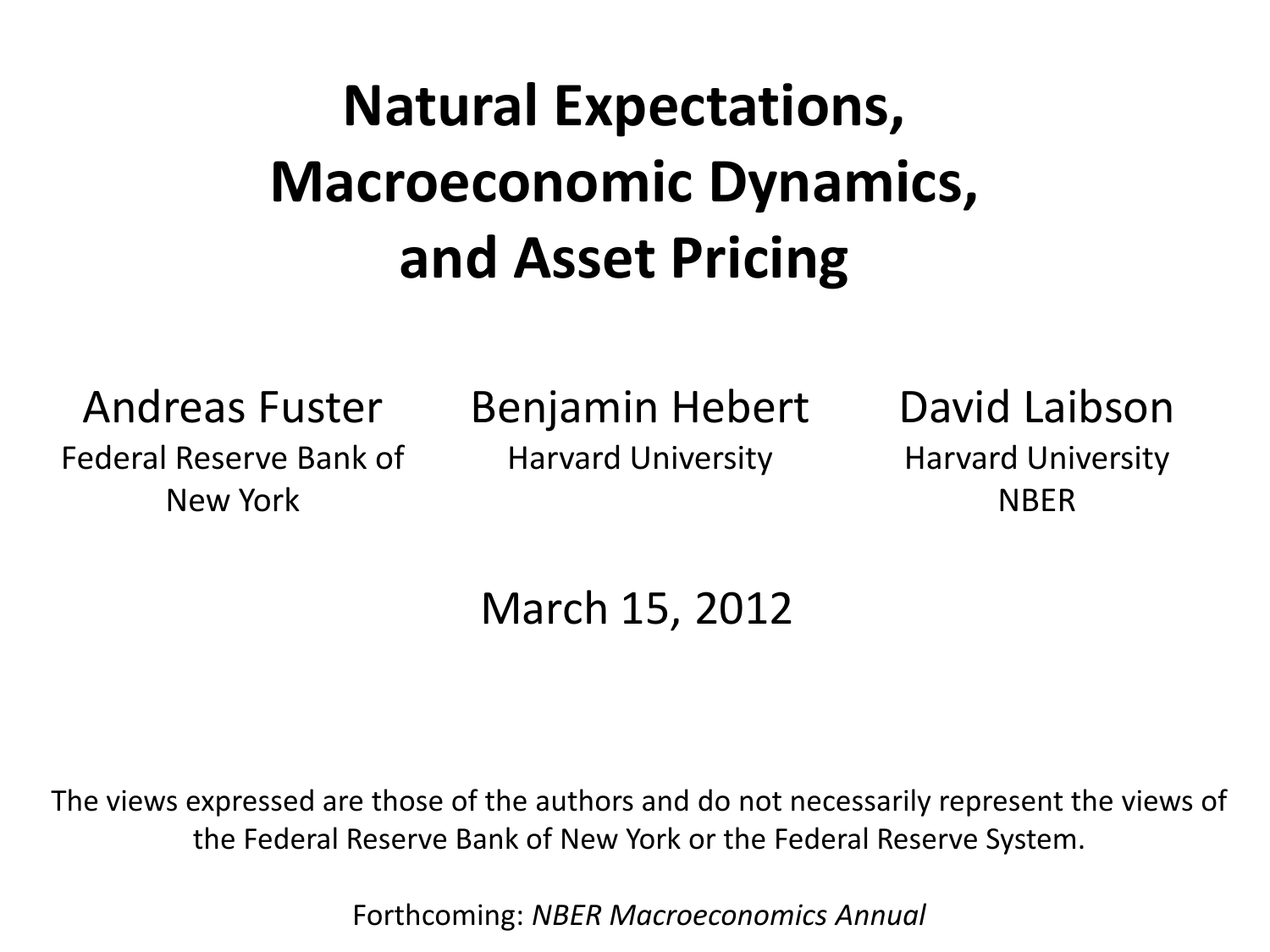#### Two starting assumptions (cf. Fuster, Mendel, and Laibson 2010)

- 1. Assume that fundamentals are hump-shaped.
	- Momentum in the short-run.
	- **Partial mean reversion in the long run.**

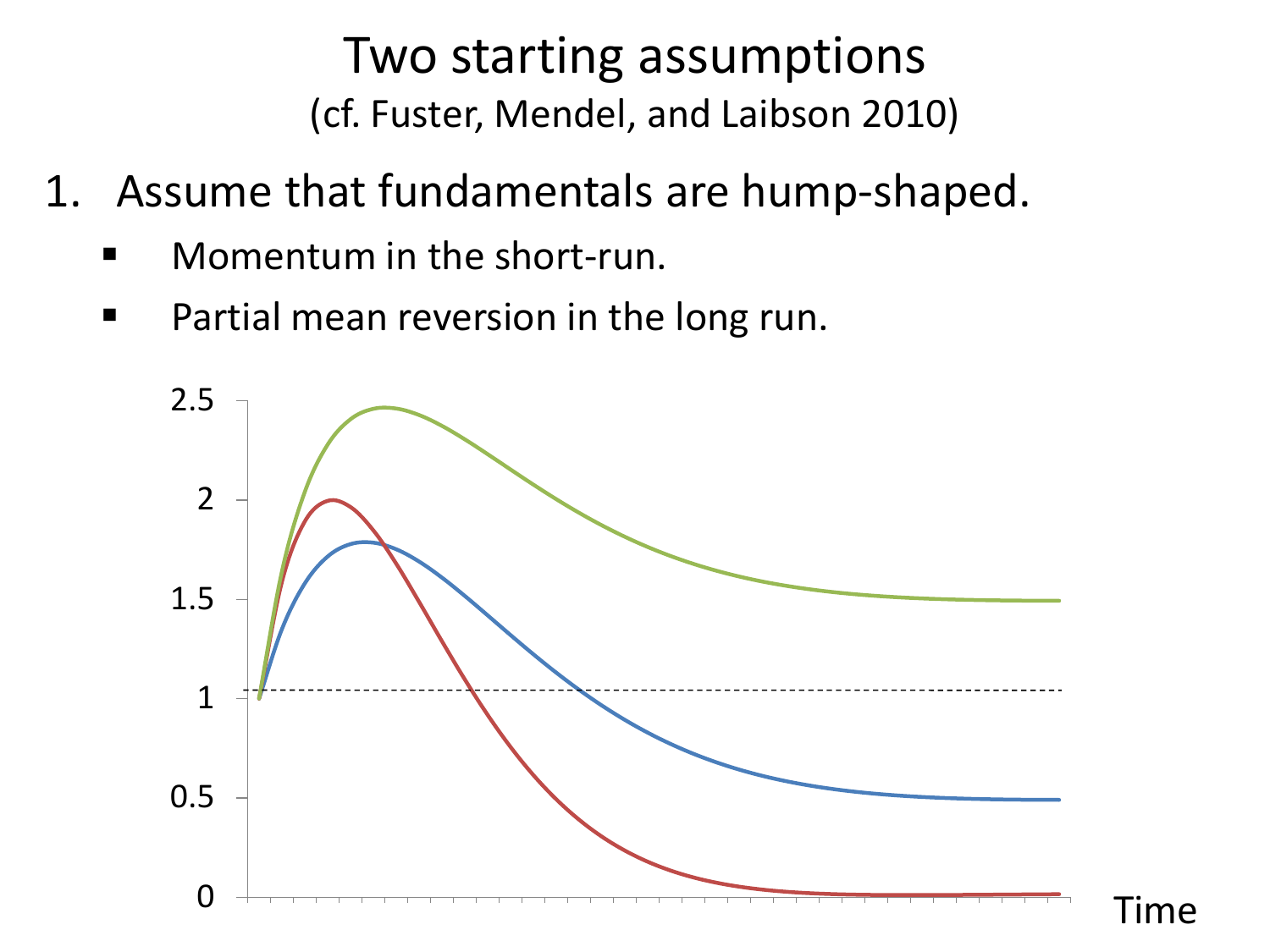## Second assumption

2. Agents do not know that fundamentals are hump-shaped and base their beliefs on parsimonious high-frequency models that they fit to the data.

Assume that this preference for parsimonious high-frequency models is at least partially a psychological bias.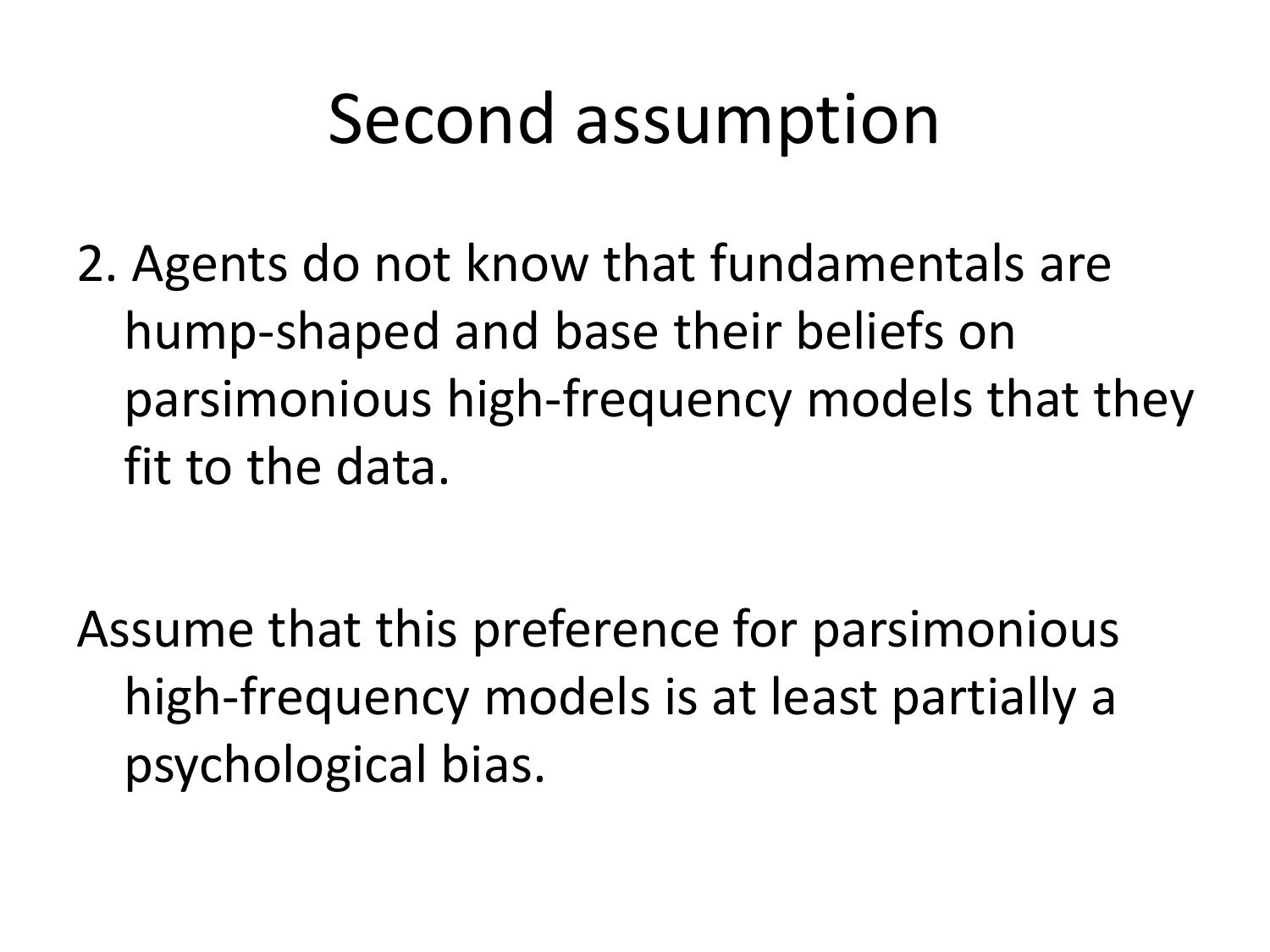## Economic reasons for parsimonious models

- Tradeoff between model flexibility (more parameters) and overfitting
- To avoid overfitting limit number of parameters, *k*
- Formalizations:
	- Akaike Information Criterion (AIC)
	- Bayesian (Schwarz) Information Criterion (BIC)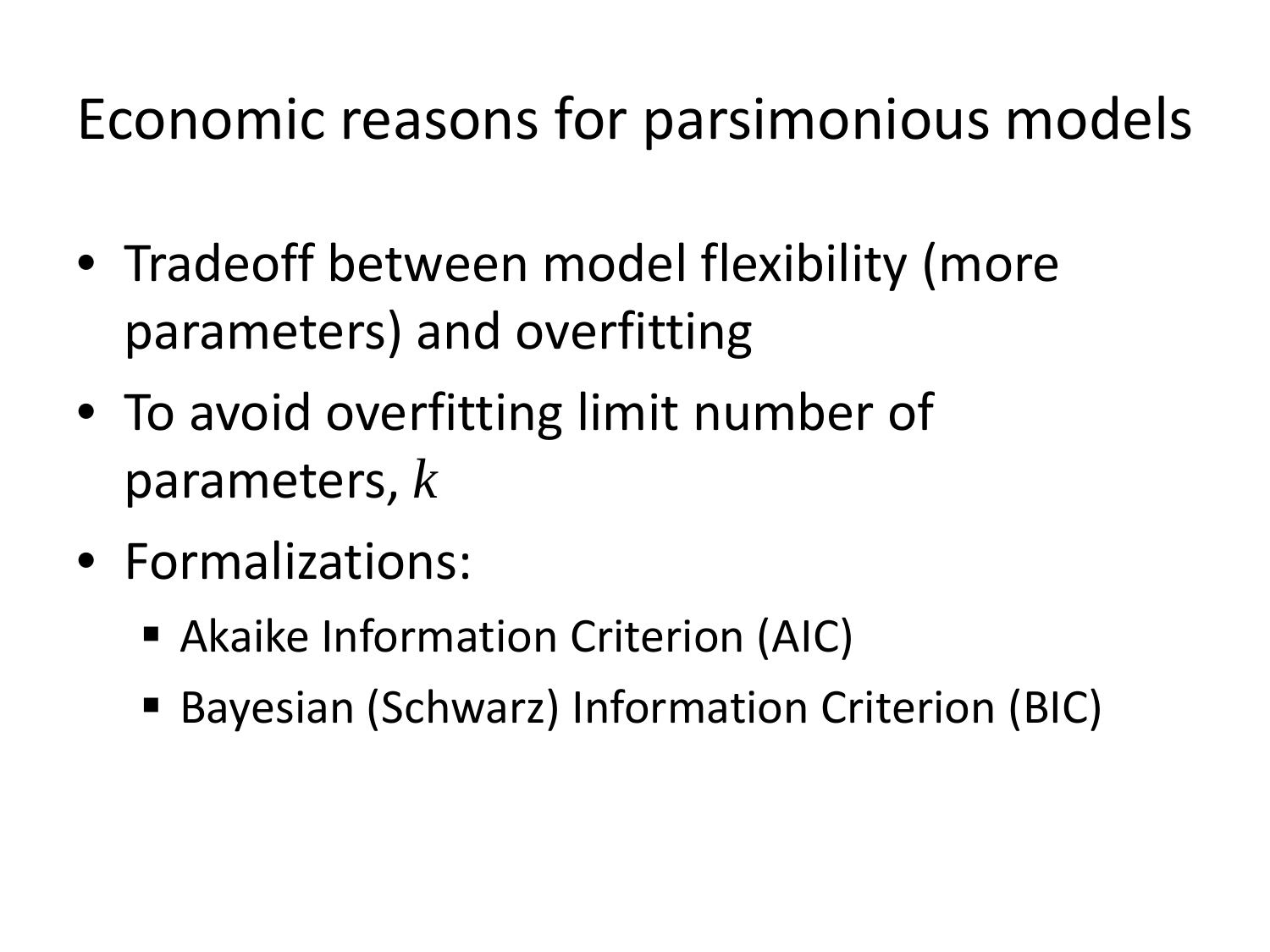Psychological reasons for parsimonious models:

- Myopia: short-term predictions  $\rightarrow$  low k
- Recency bias: small samples  $\rightarrow$  low k
- Complexity aversion  $\rightarrow$  low k
- Preference for tractibility  $\rightarrow$  low k
- Anchoring and Representativeness, also lead agents to underestimate mean reversion, which is similar to low *k*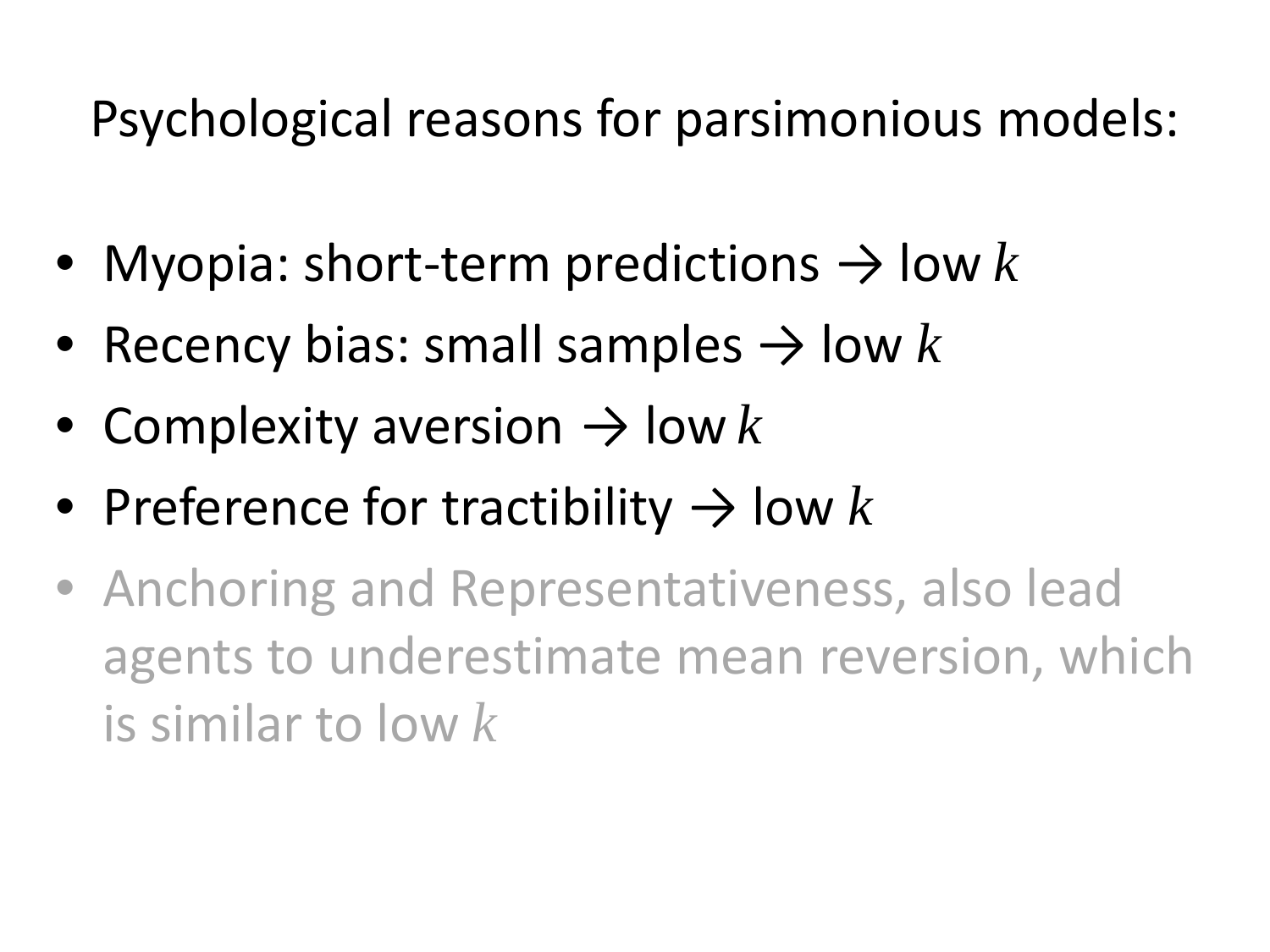Consequences of parsimonious models:

- 1. Agents recognize the short-term momentum but miss some of the long-run mean reversion
	- Endogenous extrapolation bias and pro-cyclical excess optimism
- 2. Asset returns are excessively volatile and exhibit overreaction
	- Returns negatively predicted by lagged returns, P/E, and Δln*C*
- 3. Real economic activity has amplified cycles
	- Δln*C* negatively auto-correlated in medium run
- 4. Equity premium is large, although long-run equity returns covary weakly with long-run consumption growth
	- If agents had RE, equity premium nearly vanishes
- 5. Agents with rational expectations hold large equity shares
	- Follow counter-cyclical asset allocation policy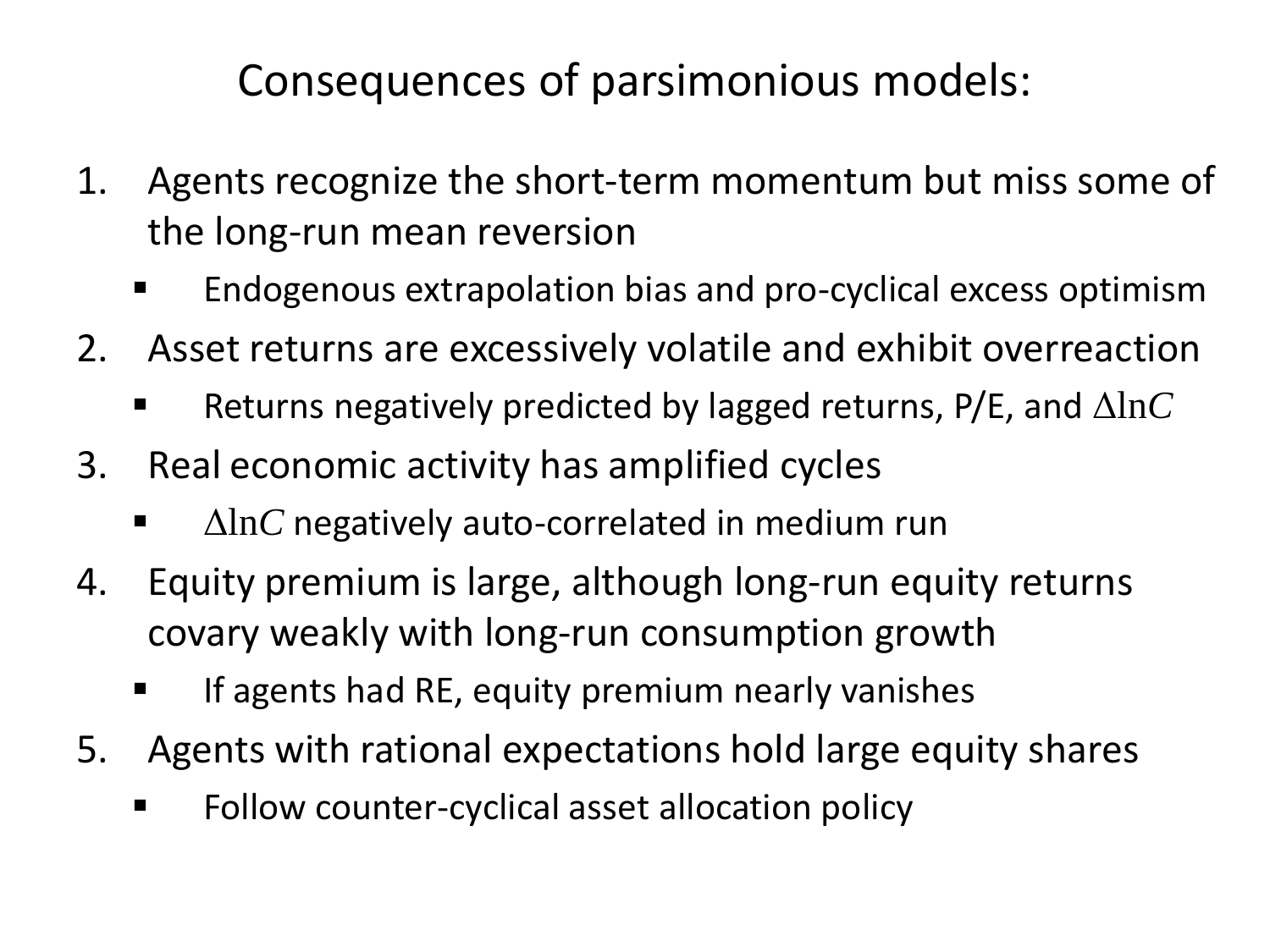#### Related Literature

Adam and Marcet (2011): learning and asset pricing Barberis, Shleifer, and Vishny (1998): extrapolative dividend forecasts Barsky and De Long (1993): extrapolation and excess volatility Benartzi (2001): extrapolation and company stock Black (1986): noise traders Campbell and Mankiw (1987): shocks are persistent in low-order ARIMA Campbell and Shiller (1988a,b): P/E ratio and return predictability Choi (2006): extrapolation and asset pricing Choi, Laibson, and Madrian (2009): positive feedback in investment Cutler, Poterba, and Summers (1991): return autocorrelations De Long, et al (1990): noise traders and positive feedback De Bondt (1993): extrapolation bias in surveys and experiments De Bondt and Thaler (1985, 1989, 1993): over-shooting in asset prices Gabaix (2010): sparse representations Hommes (2005, 2008): bubbles in the lab Hong and Stein (1999): forecasting biases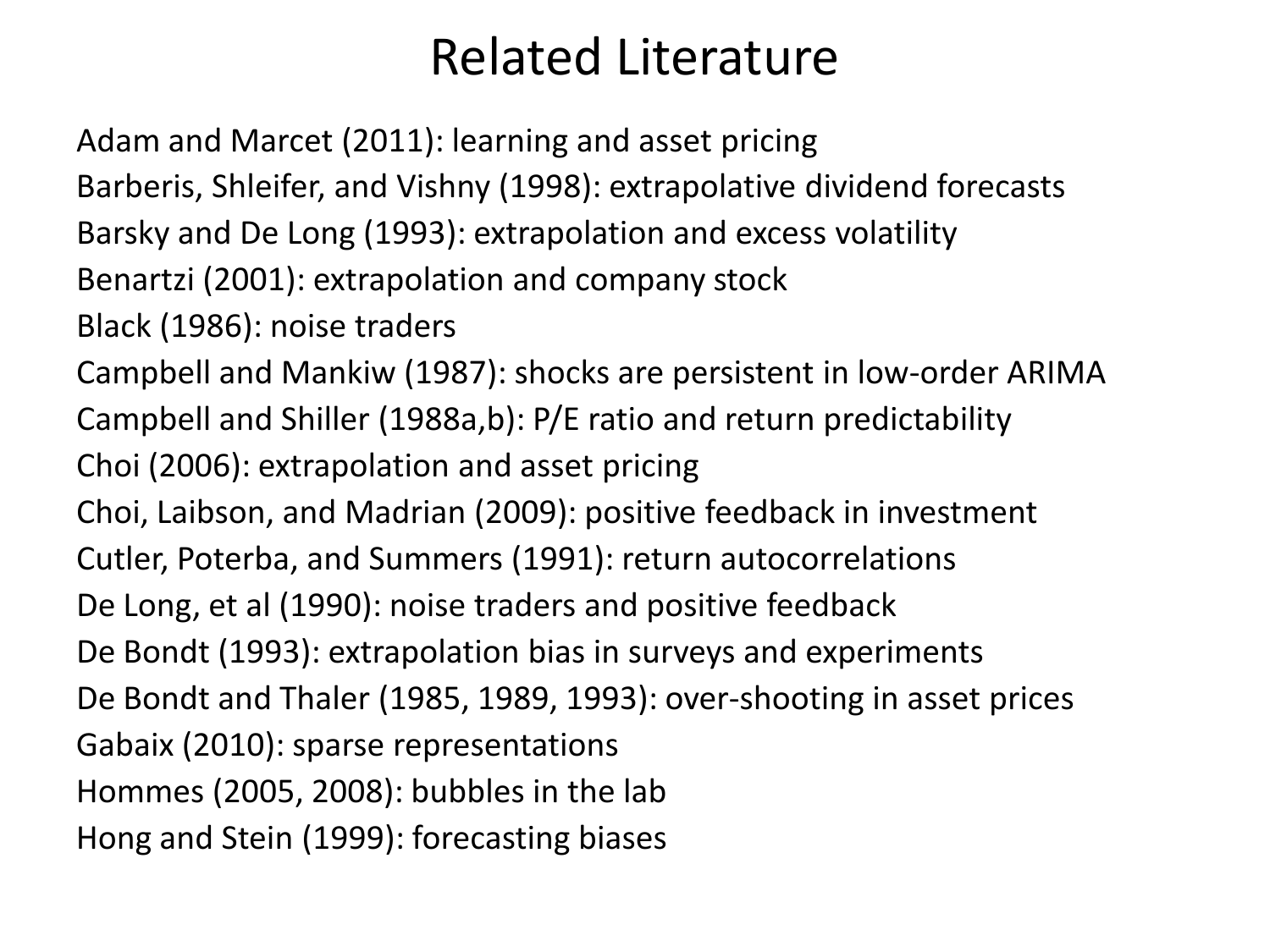### Some Related Literature

Kahneman and Tversky (1973): representativeness Keynes (1936): animal spirits Lansing (2010): extrapolation and asset pricing in a macro model LaPorta (1996): Growth expectations have insufficient mean reversion LeBaron, Arthur, and Palmer (1999): agent-based modeling LeBaron and Tesfatsion (2008): agent-based modeling Leroy and Porter (1981): excess volatility in stock prices Lettau and Ludvigson (1991): W/C correlates negatively with future returns Lo and MacKinlay (1988): variance ratio tests Loewenstein, O'Donoghue, and Rabin (2003): projection bias Malmendier and Nagel (2011): Recency bias and role of personal experience Parker (2001): Cov of returns and Δln*C* rises from short- to medium-run Piazessi and Schneider (2009): extrapolative beliefs in the housing market Previtero (2010): extrapolative beliefs and annuity investment Shiller (1981): excess volatility in stock prices Summers (1986): power problems in financial econometrics Tortorice (2010): extrapolative beliefs in unemployment forecasts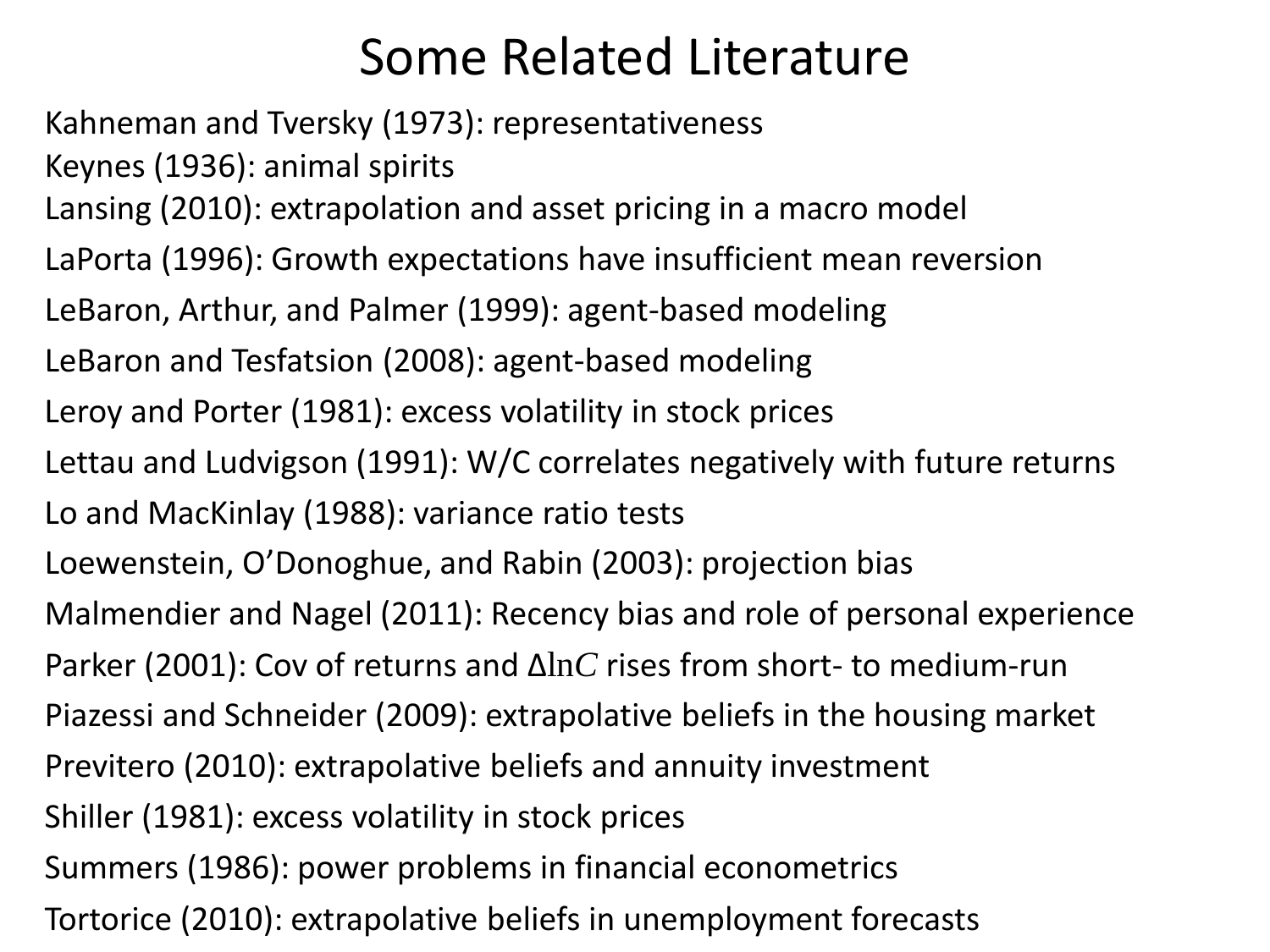# **Model**

- Equity tree: earnings growth is an AR(40)
- CARA habit preferences (Alessie and Lusardi)

$$
\sum_{t=0}^{\infty} \delta^t \left\{ -\frac{1}{\alpha} \exp\left(-\alpha \left[c_t - \gamma c_{t-1}\right]\right) \right\}
$$

 $\alpha$  controls curvature of the utility function  $\gamma$  represents strength of habit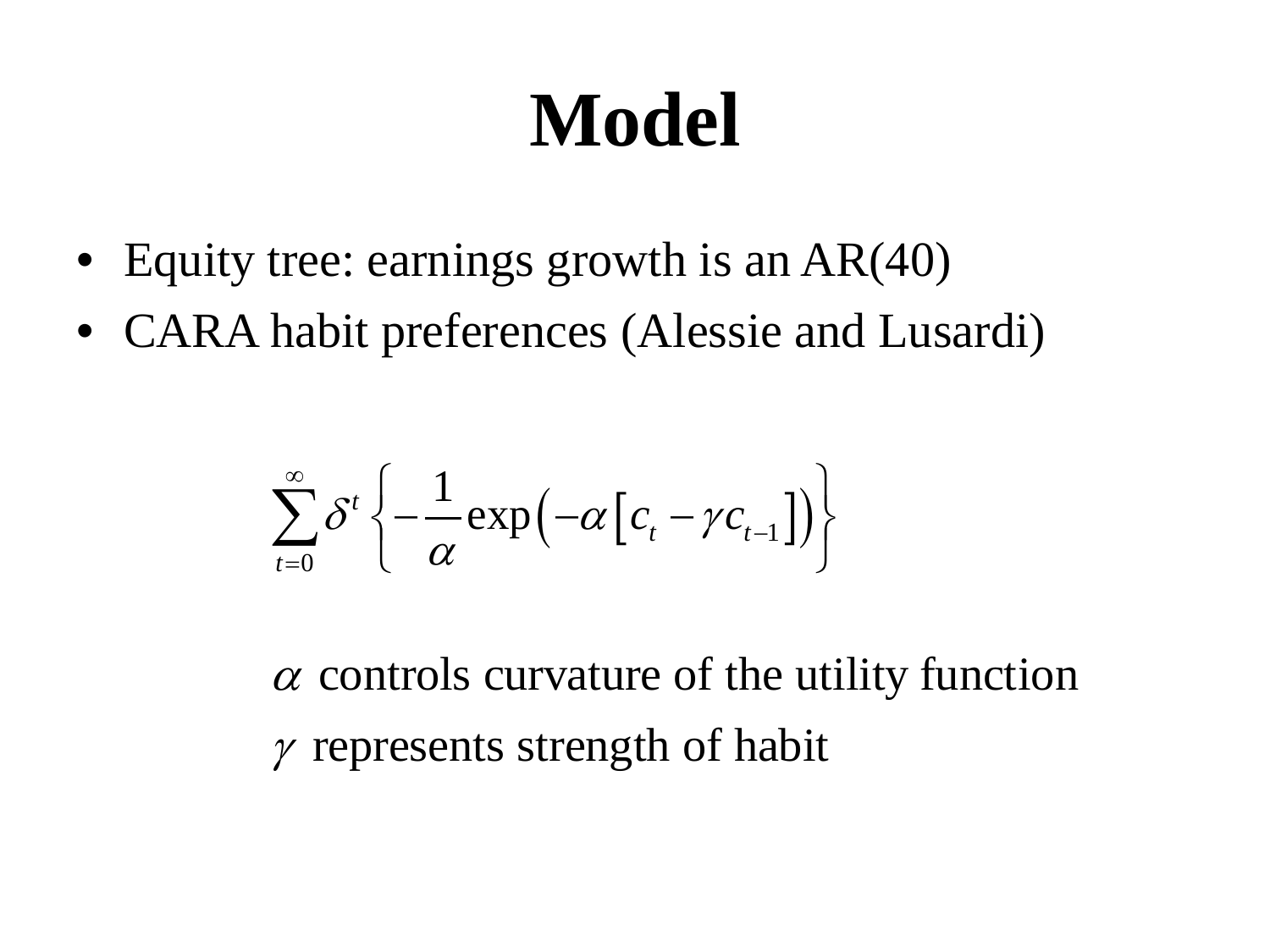• Dynamic budget constraint for wealth, *wt*

$$
w_{t} = \left(w_{t-1} - c_{t-1} - \theta_{t-1}P_{t-1}\right)R + \theta_{t-1}\left(d_{t} + P_{t}\right)
$$

 $\theta$ <sub>*t*</sub> represents claims on the Lucas tree at date  $t$  $d_t$  represents Lucas tree dividend at date  $t$ *P*<sub>t</sub> represents price of Lucas tree at date *t* 

- Elastic supply of foreign capital with gross return *R*
- Assume foreign agents don't hold domestic capital – Home bias
	- Moral hazard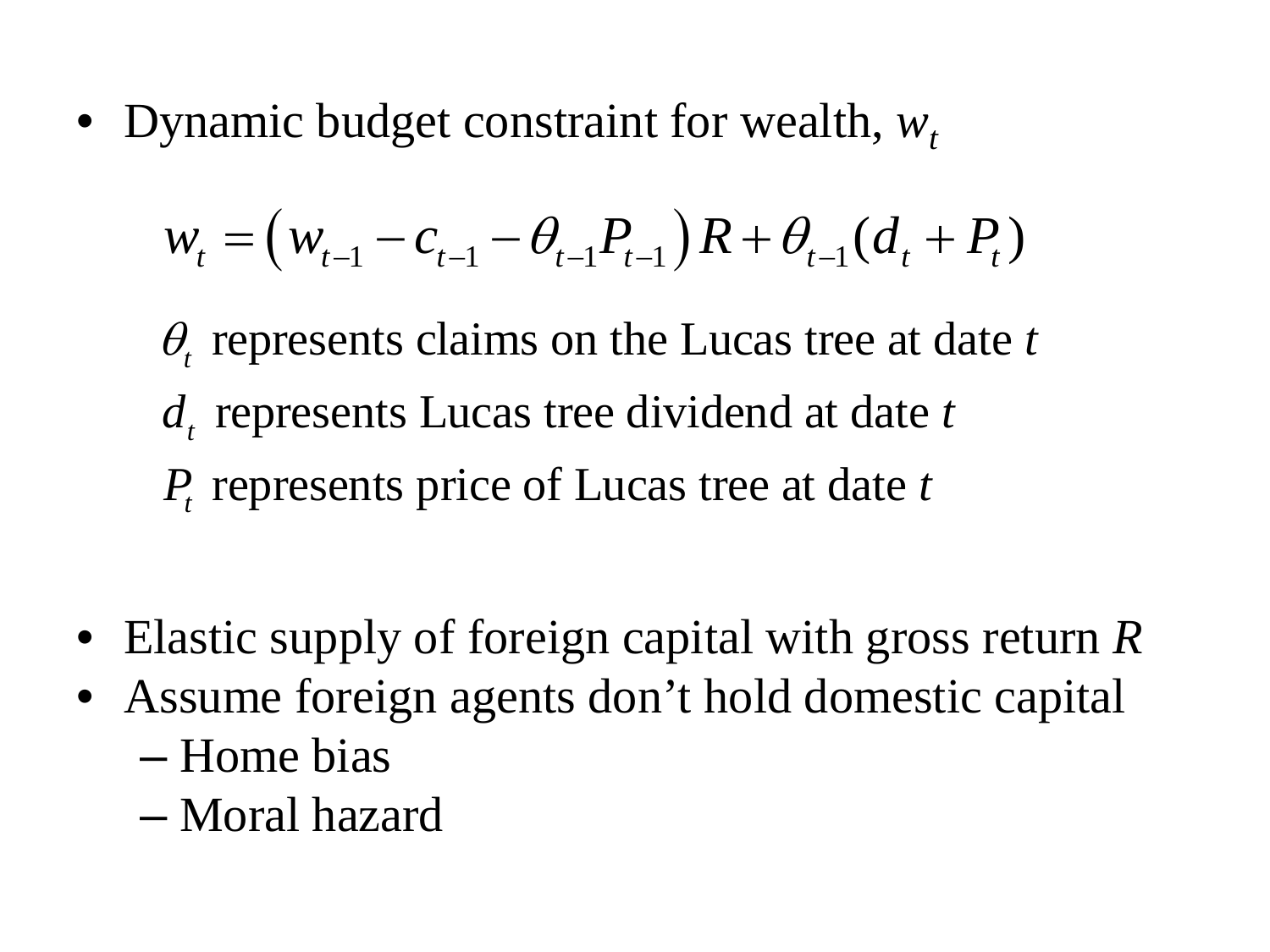## Natural expectations

 $\Delta d_t = AR(40)$  $\Delta d_t = AR(p)$   $p \le 40$ Data generating process Natural expectations

We will study cases  $1 \le p \le 40$ . Model matches the data for  $p \leq 20$ .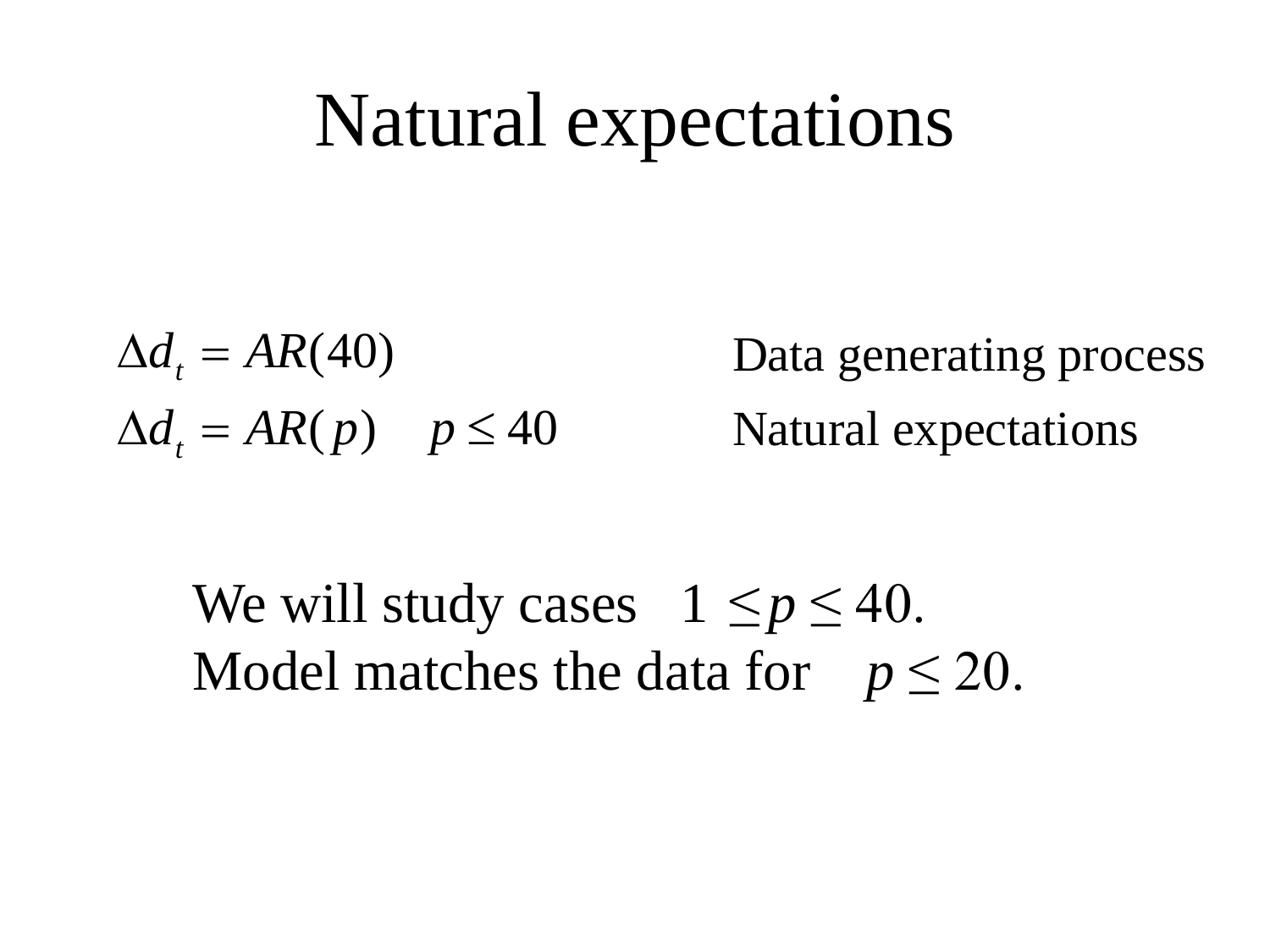Consumption is a weighted average of  $c_{t-1}$  and  $Y_t$ 

$$
c_t = \frac{\gamma}{R} c_{t-1} + \left(1 - \frac{\gamma}{R}\right) Y_t - Q
$$

Permanent income

$$
Y_t = \frac{R-1}{R} \left[ -RB_t + \sum_{s=0}^{\infty} \frac{E_t d_{t+s}}{R^s} \right]
$$

Shift term

$$
Q = \frac{1}{R-1} \left[ \frac{1}{\alpha} \ln(R\delta) + \frac{\alpha}{2} Var_t \left( c_{t+1} \right) \right]
$$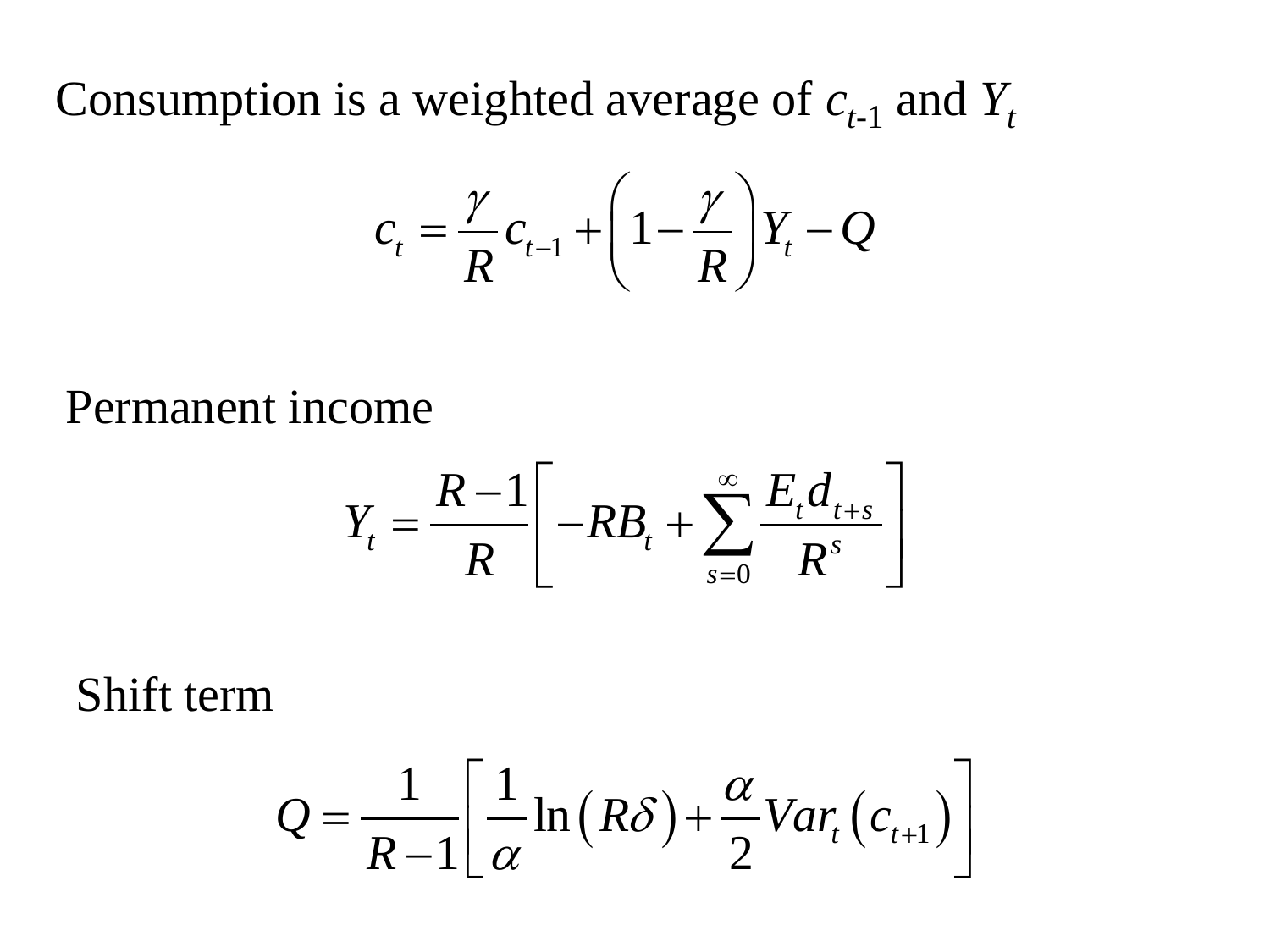#### Value function:

$$
V(c_{t-1}, B_t, d_t, d_{t-1}, \ldots) = \frac{-1}{\alpha (1 - \delta)} \exp(-\alpha [c_t - \gamma c_{t-1}])
$$

#### Price of the equity tree:

$$
P_{t} = \sum_{s=1}^{\infty} \frac{E_{t}d_{t+s}}{R^{s}} - \frac{\alpha \times Var_{t}(c_{t+1})}{\left(1 - \frac{\gamma}{R}\right)\left(R - 1\right)^{2}}
$$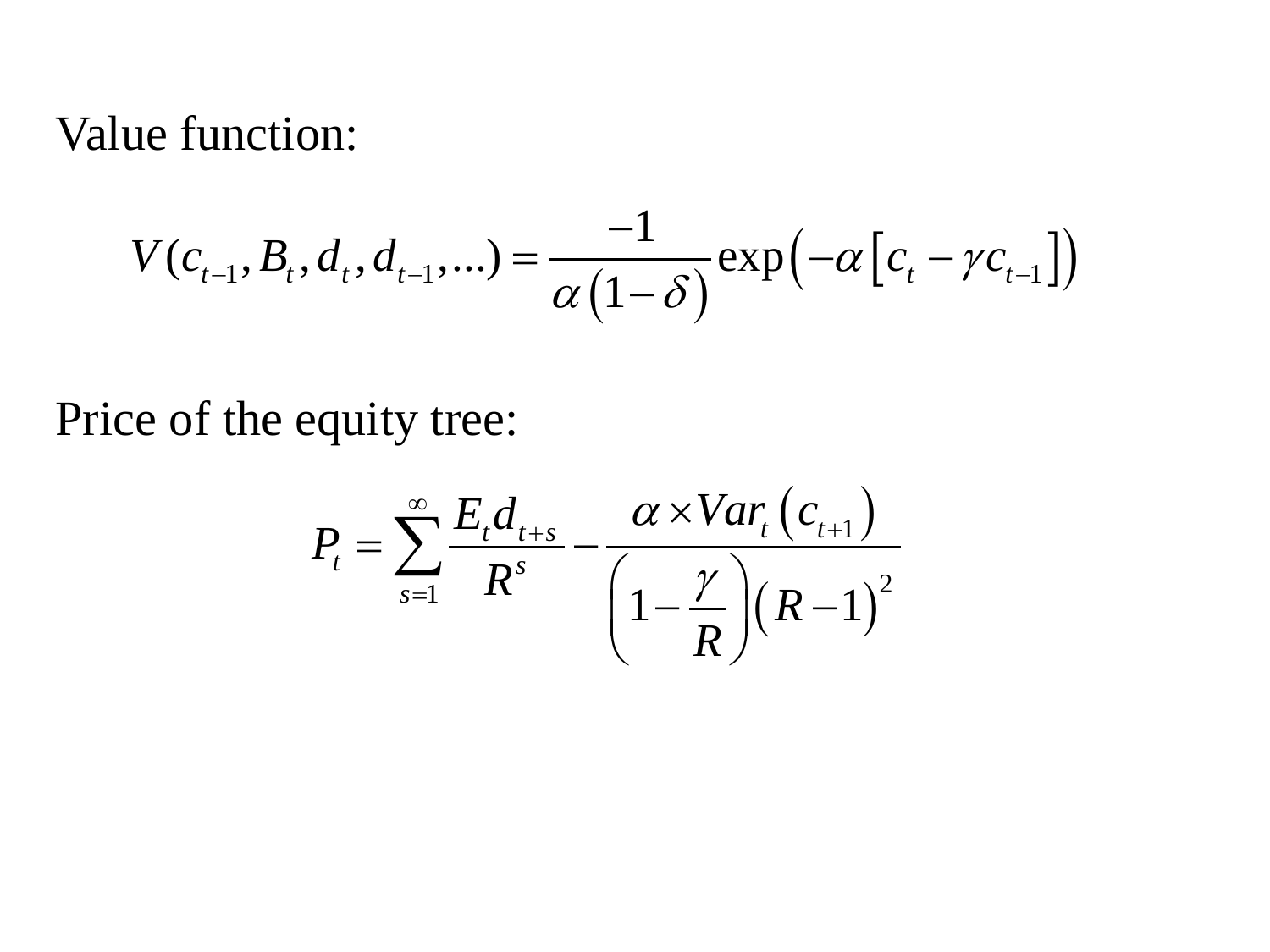

*U.S. NIPA (BEA): net operating surplus of private enterprises.*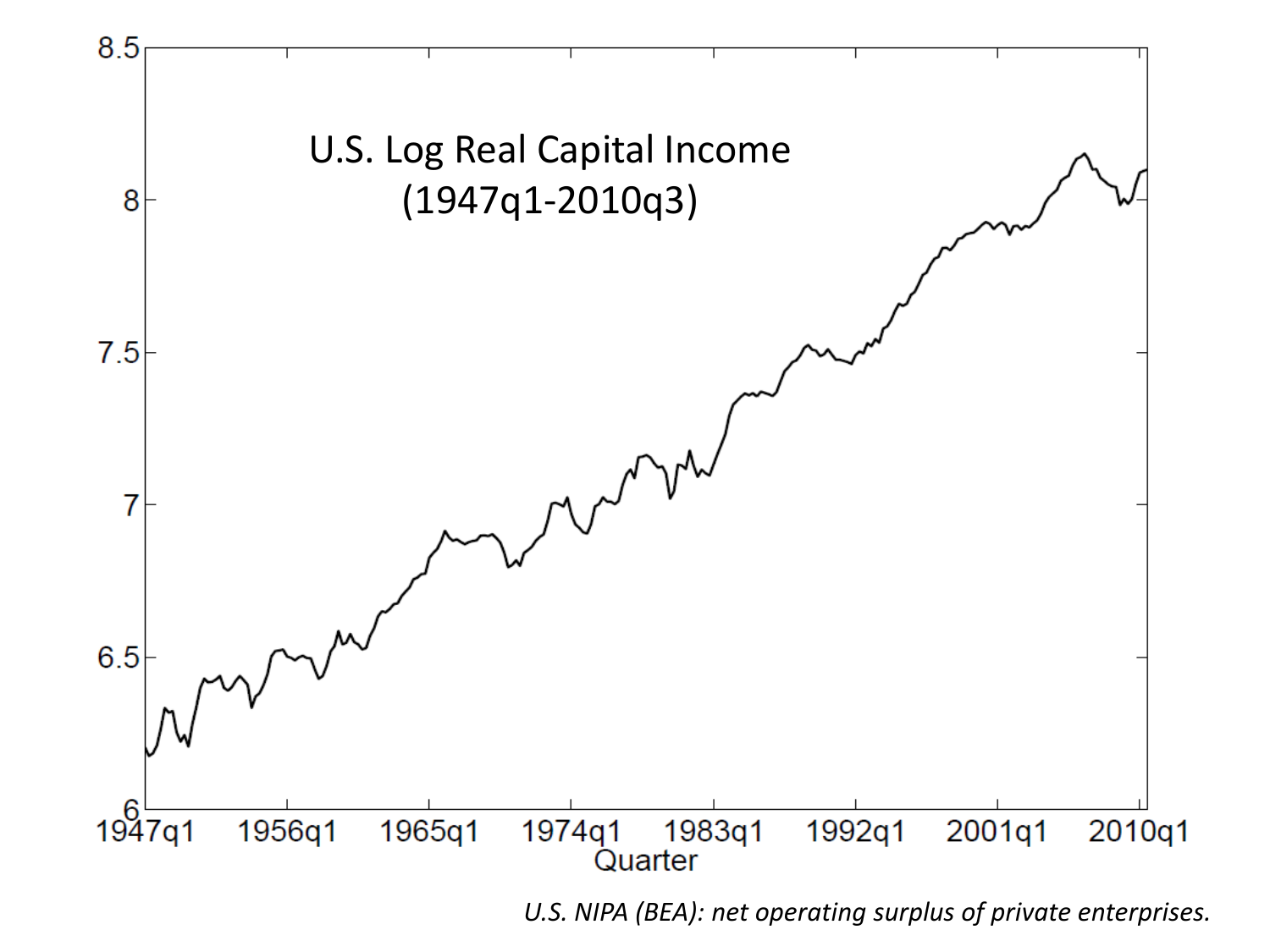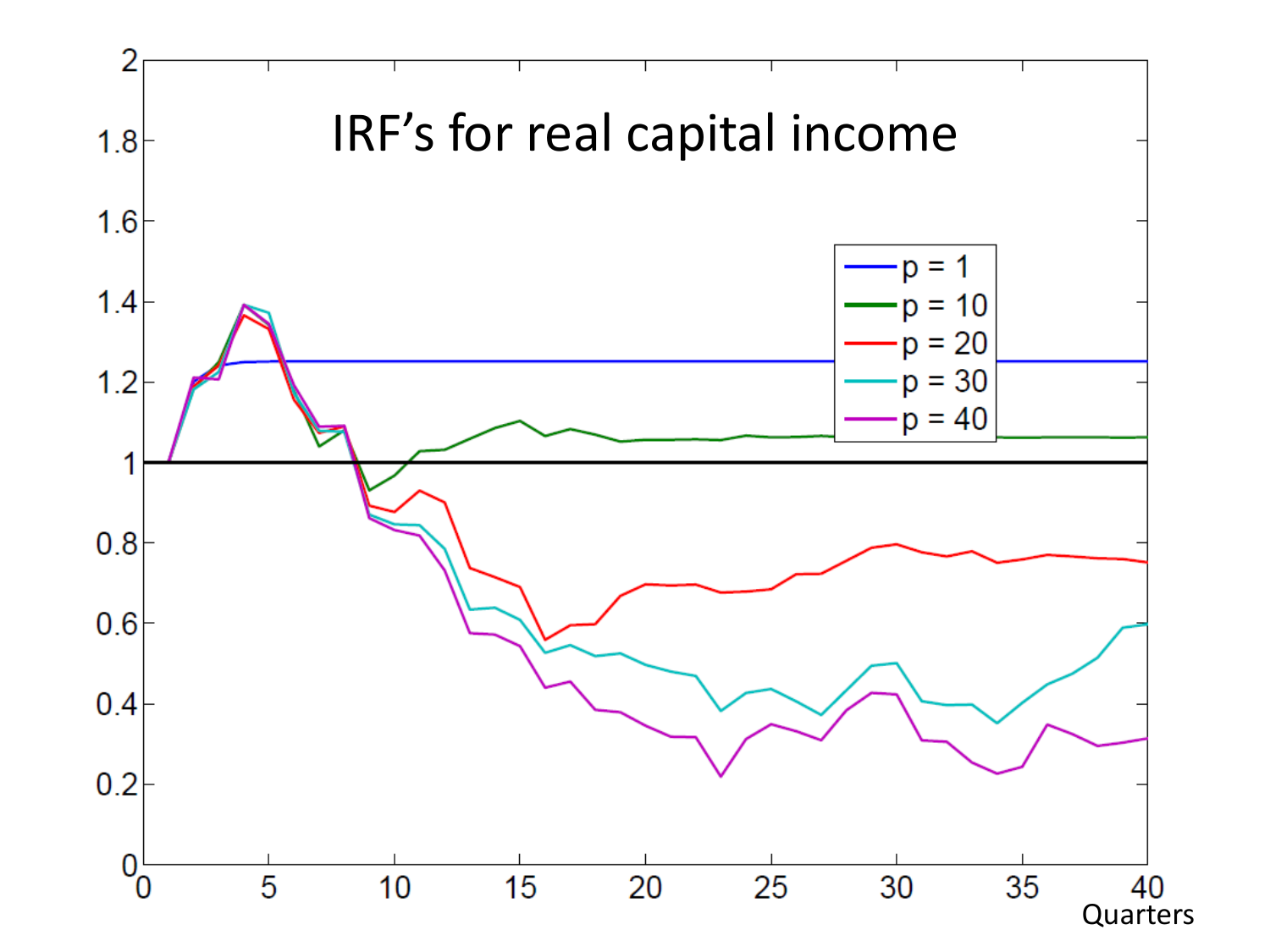# Calibration

 $R =$  $\delta R =$  $c \mid 1$ *R*  $\gamma =$  $\alpha$ γ  $=\frac{1}{c\left(1-\frac{\gamma}{R}\right)}$ 

True DGP  $\triangle \ln d \sim AR(40)$  estimated from NIPA Perceived DGP  $\triangle \ln d \sim AR(p)$  estimated from NIPA gross risk-free rate (quarterly) 1 discount factor habit weight

local relative risk aversion of 4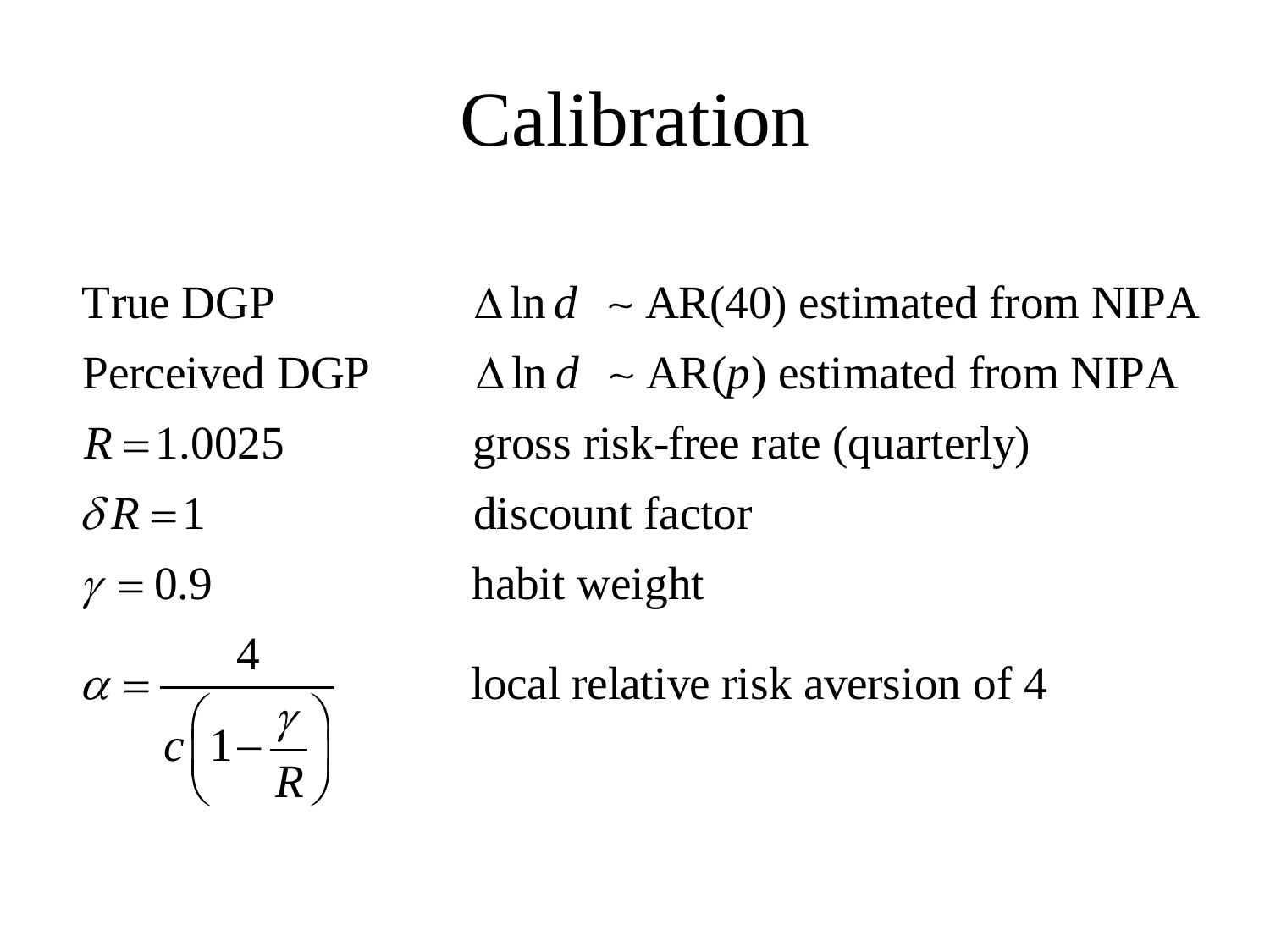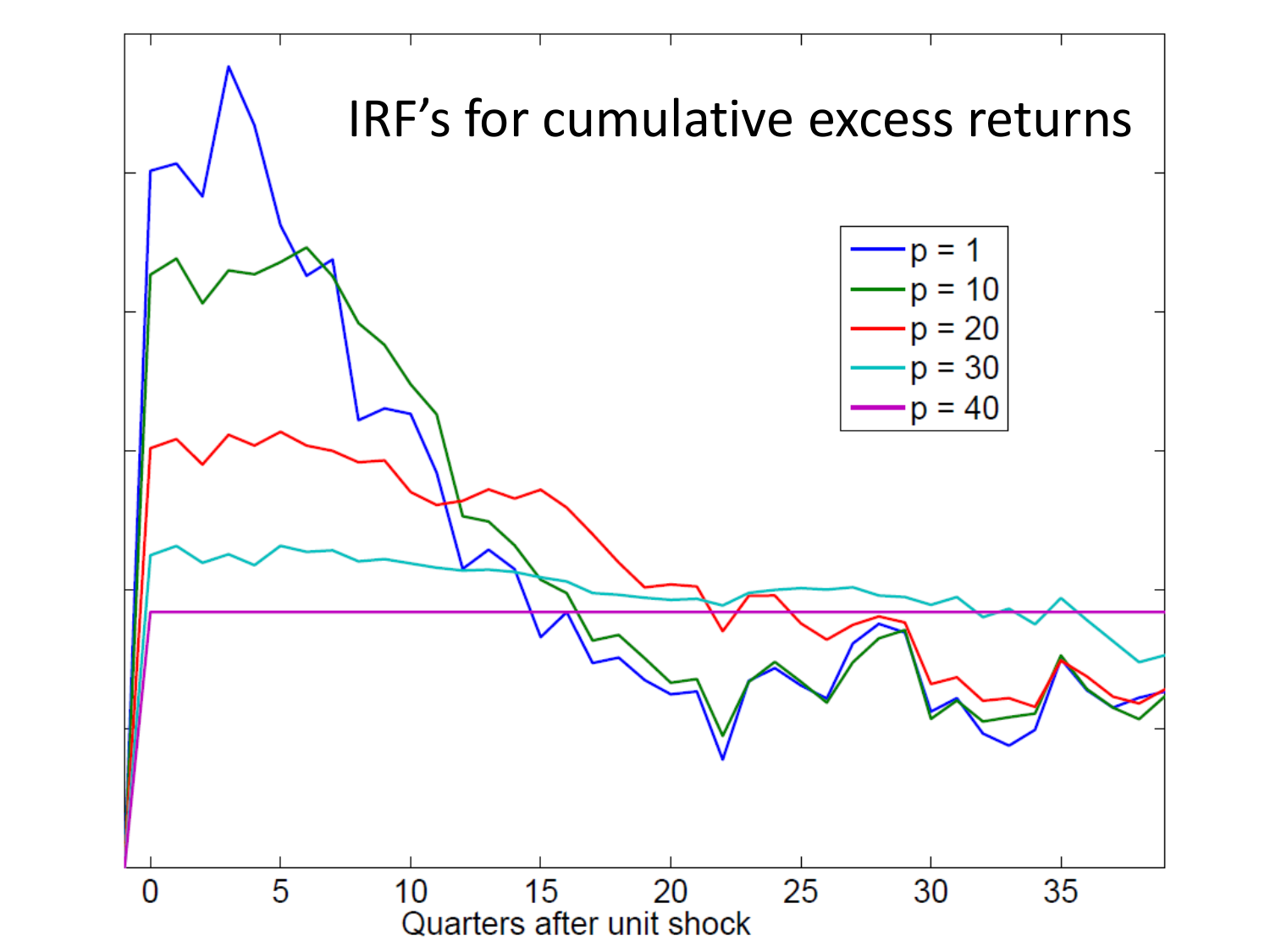#### IRF's for consumption

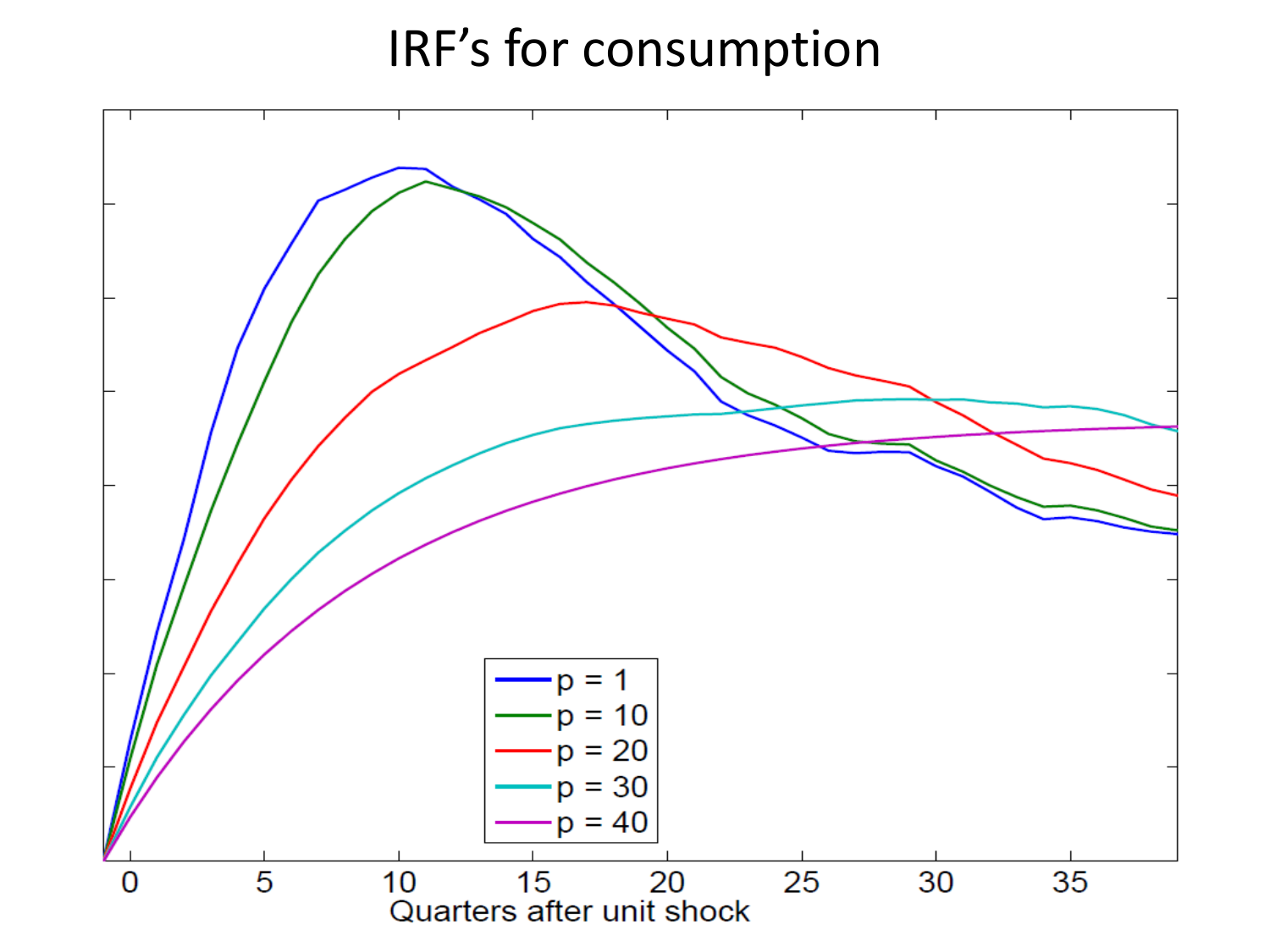### Covariance of consumption growth and cumulative return at different horizons

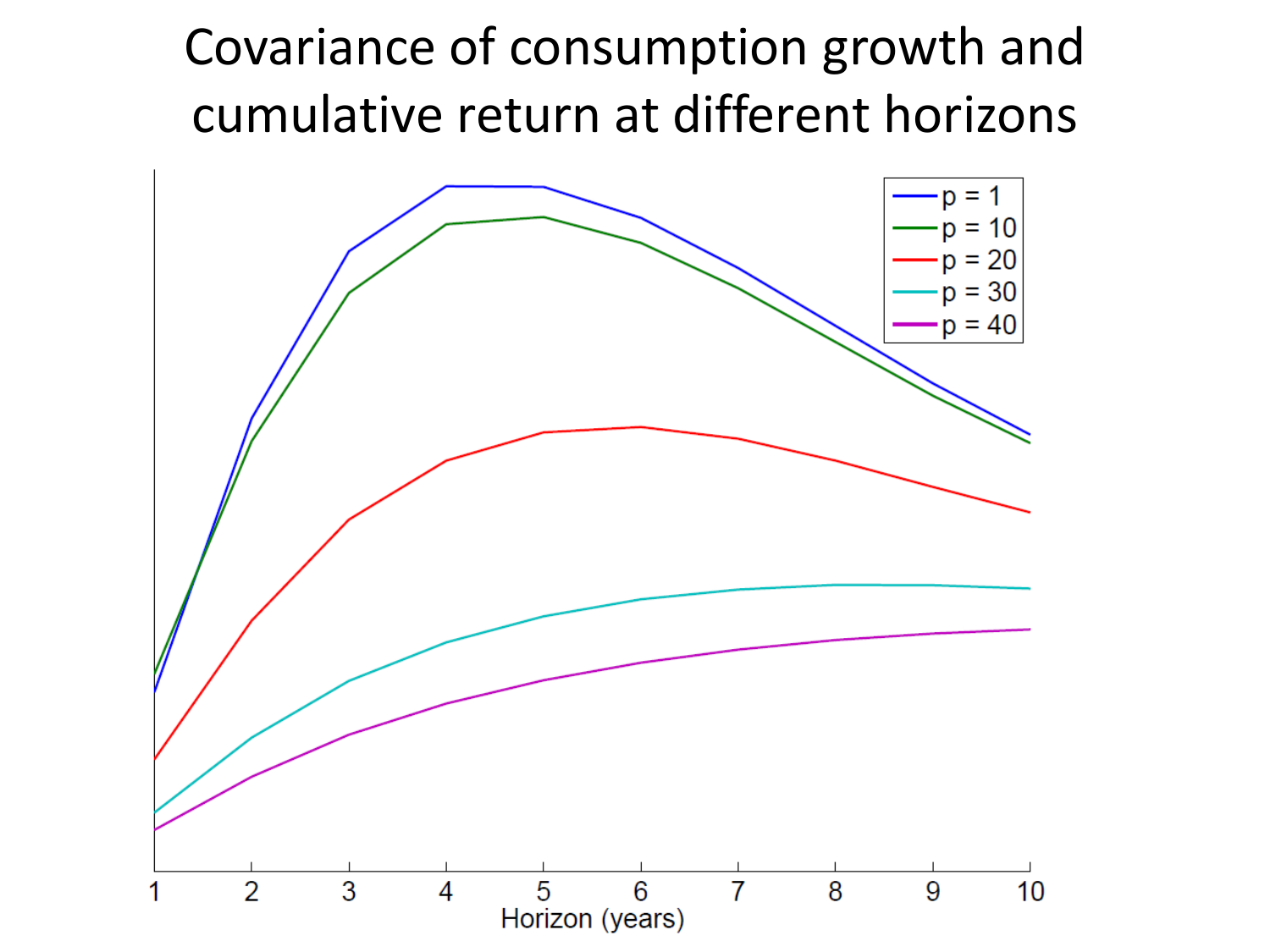# Empirical evaluation

- Annual data (1929-2010)
- Real per-capita consumption: US NIPA
- Excess returns
- P/E ratios
- Simulations annualized for comparisons
- Simulations generated for 82 years of data
- Monte Carlo to generate confidence intervals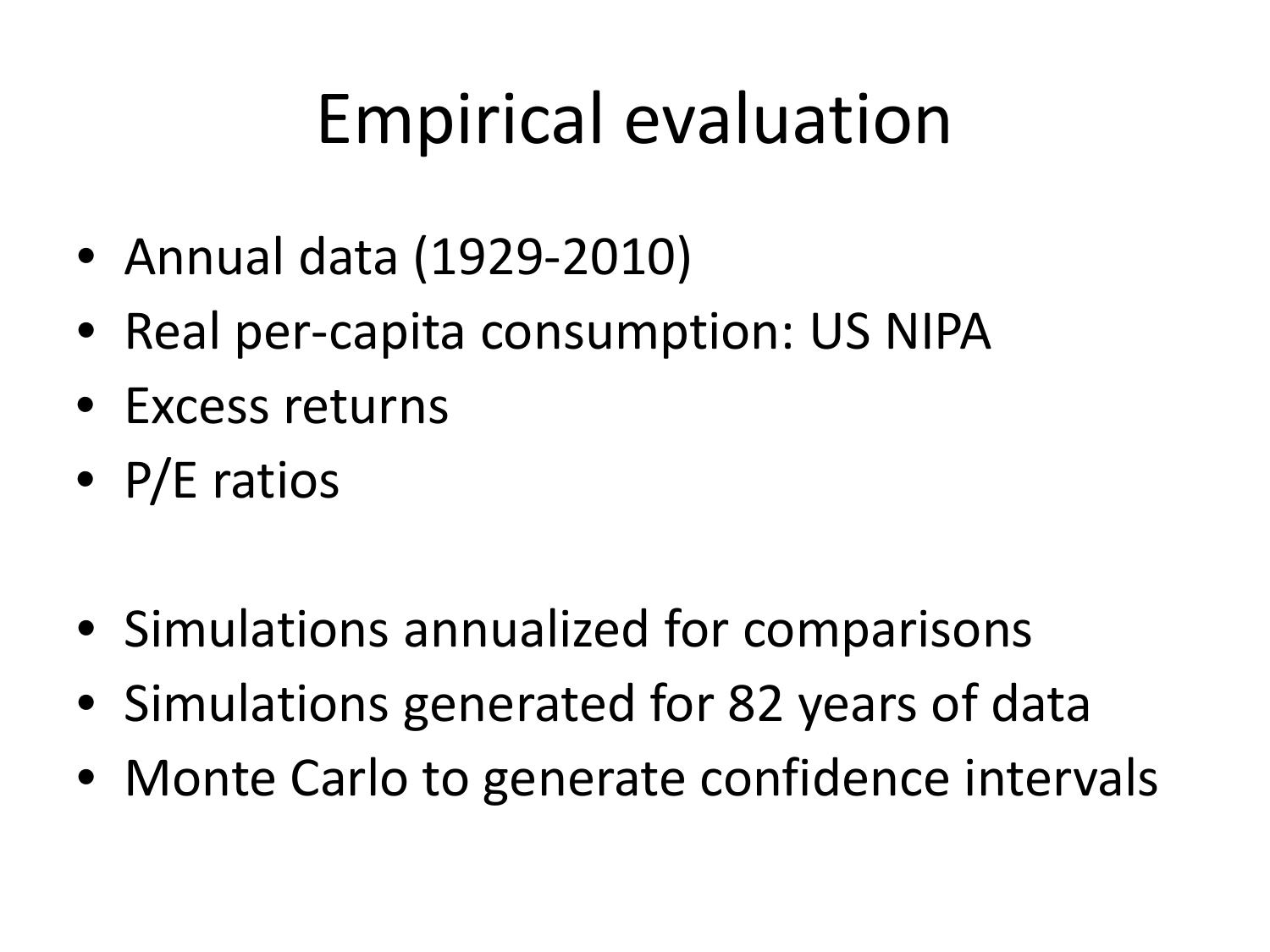Correlation of Excess Returns in Year *τ* with Cumulative Excess Returns for Years *τ* + 2 to *τ* + 5, for Different AR(*p*) Models of Earnings

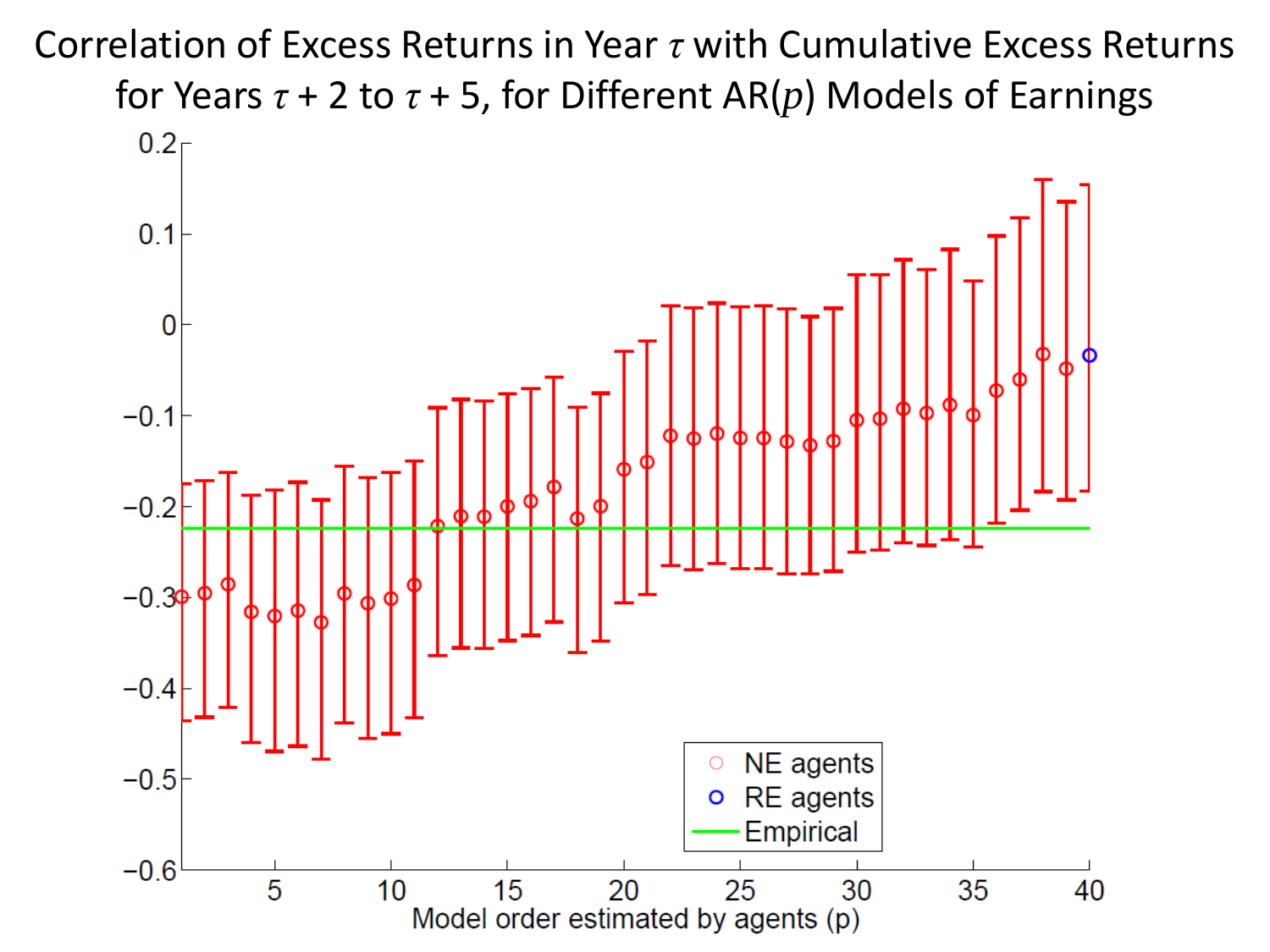Correlation of  $P/E_{40}$  in Year  $\tau$  with Cumulative Excess Returns for Years *τ* + 2 to *τ* + 5, for Different AR(*p*) Models of Earnings $0.5<sub>1</sub>$ 

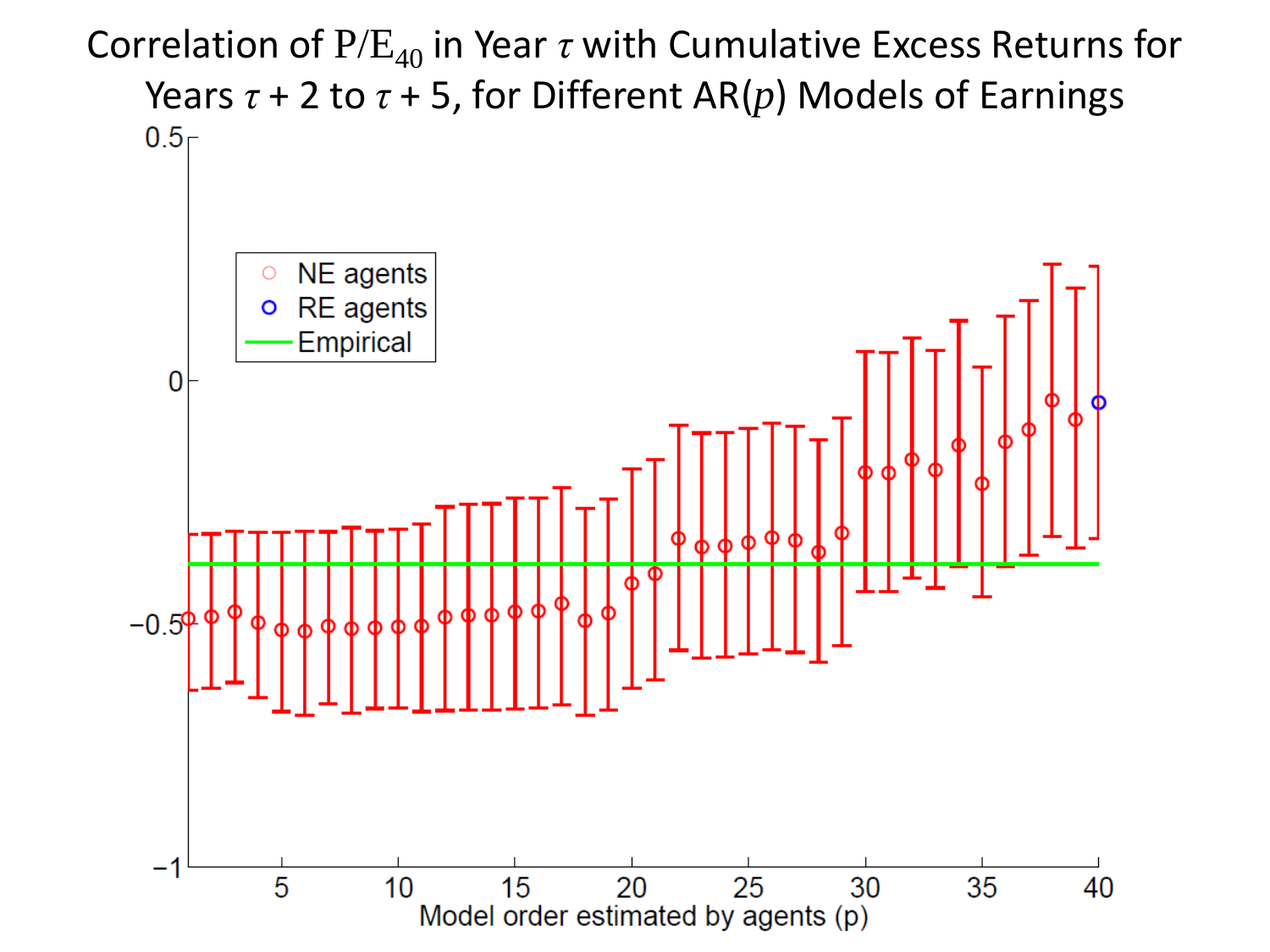Correlation Δln*C<sup>τ</sup>* with Cumulative Excess Returns for Years *τ*+2 to *τ*+5, for Different AR(*p*) Models of Earnings

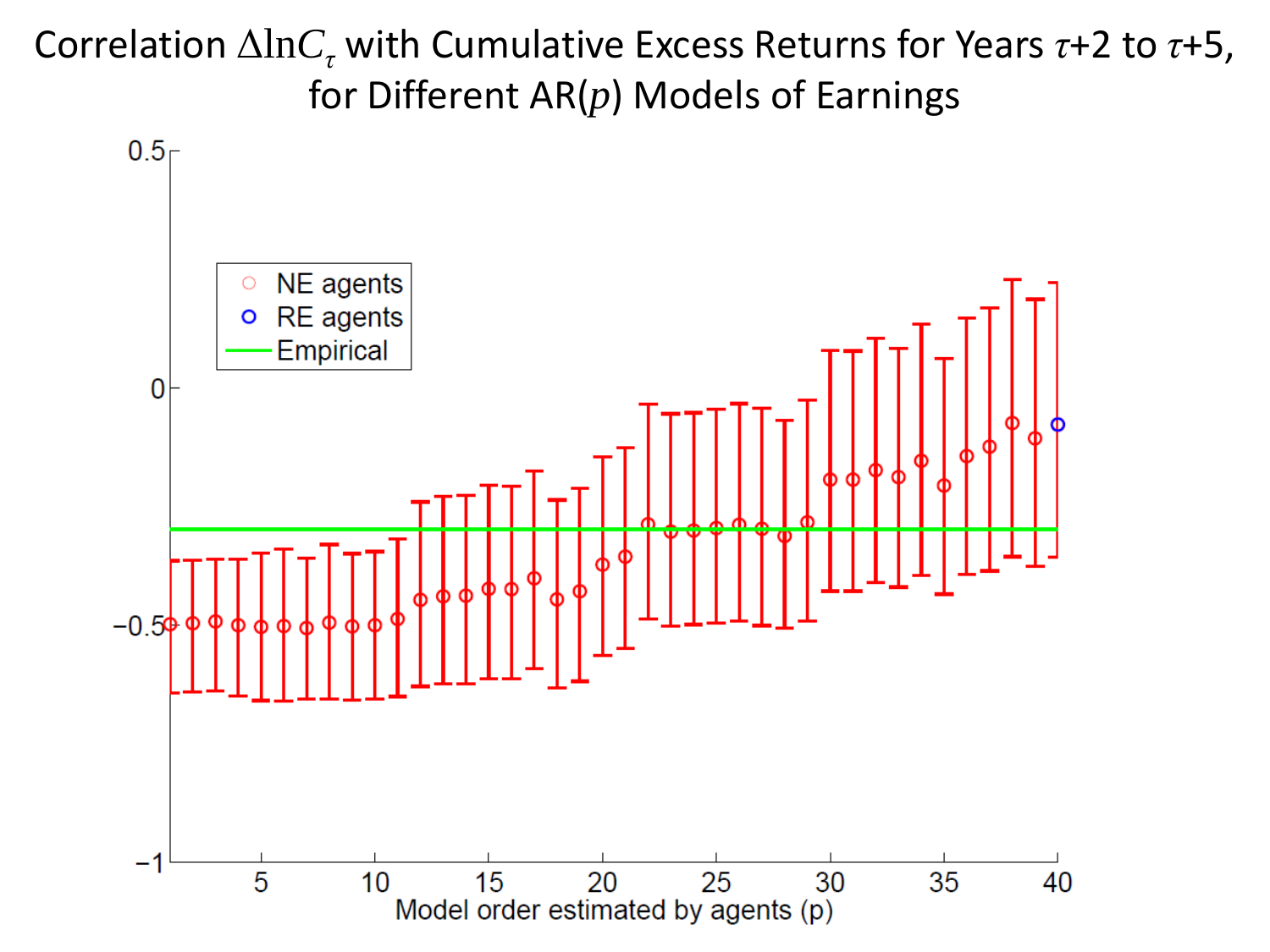Correlation of  $P/E_{40}$  in Year *τ* with  $(lnC_{\tau+6} - lnC_{\tau+2})$ , for Different AR(*p*) Models of Earnings

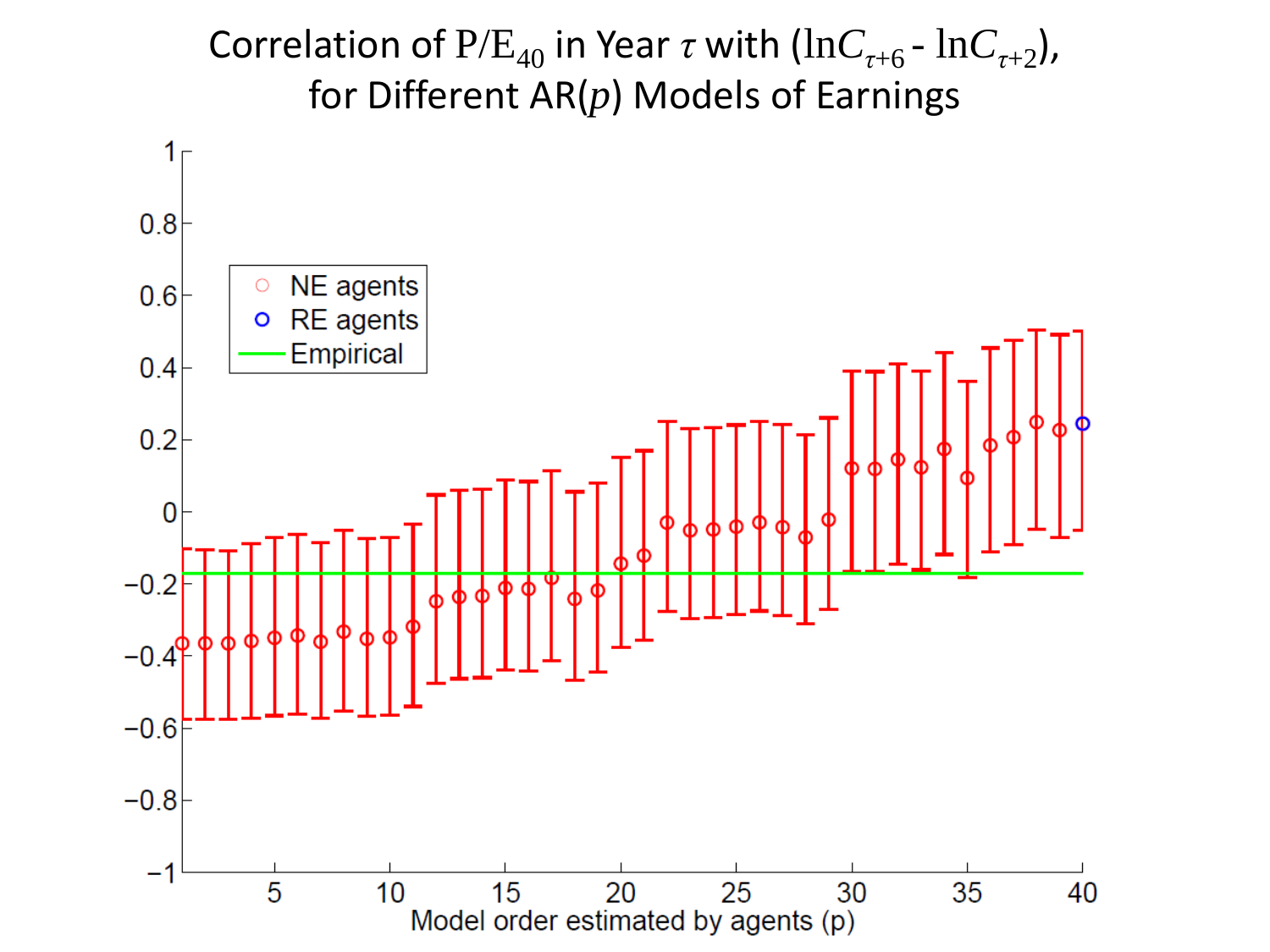Correlation of  $\Delta \ln C_{\tau}$  with  $(\ln C_{\tau+6} - \ln C_{\tau+2})$ , for Different AR(*p*) Models of Earnings

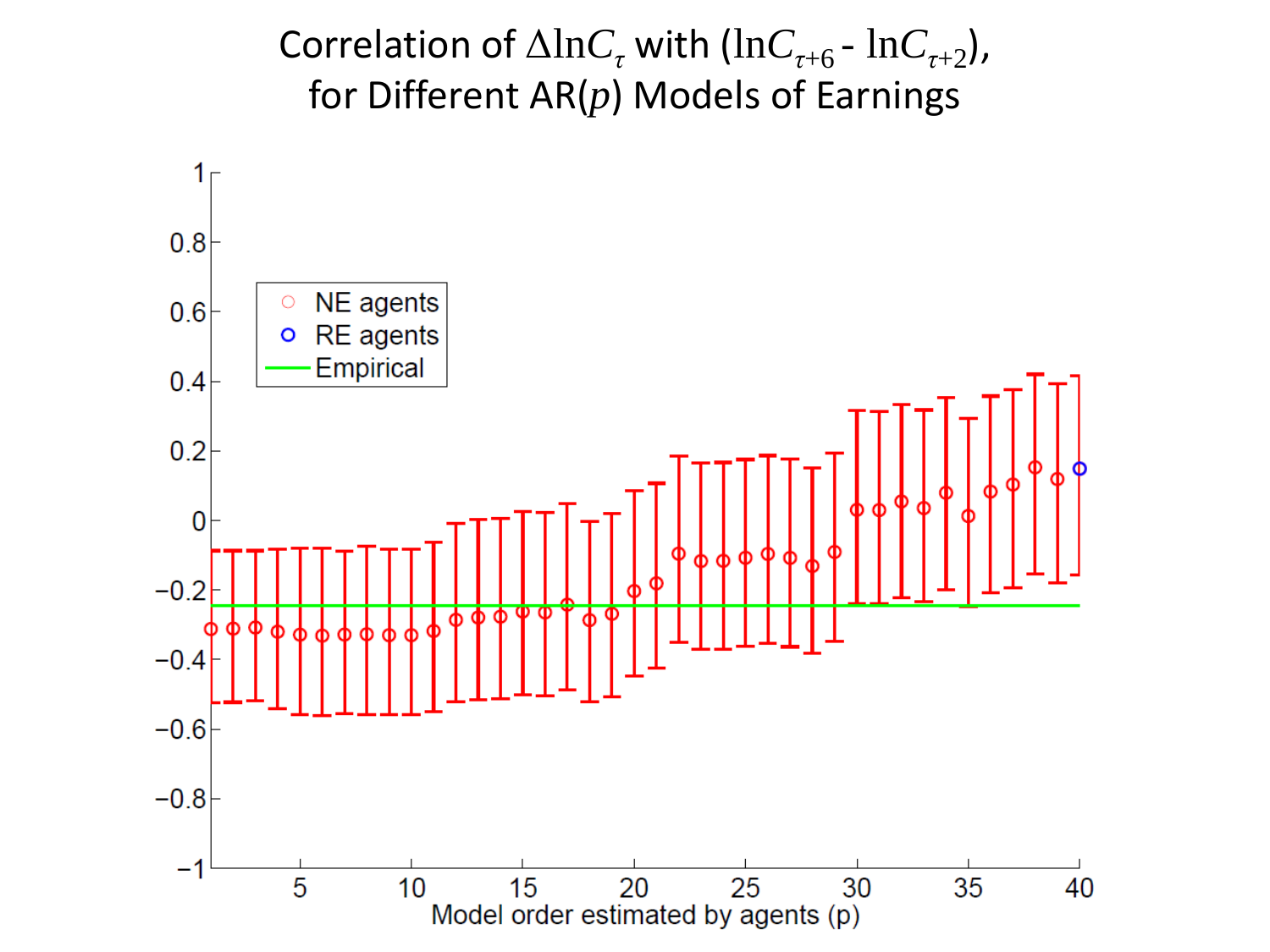## Application to equity premium puzzle

• Agents perceive equities to be very risky, since they don't recognize the mean reversion

$$
COV\left(\Delta_h c_{t+h}, R_{t,t+h}\right) = \frac{1}{3} \times \frac{1}{3} \times \widetilde{COV}\left(\Delta_h c_{t+h}, R_{t,t+h}\right)
$$

• In other words, equities are about 9 times less risky than they are perceived to be.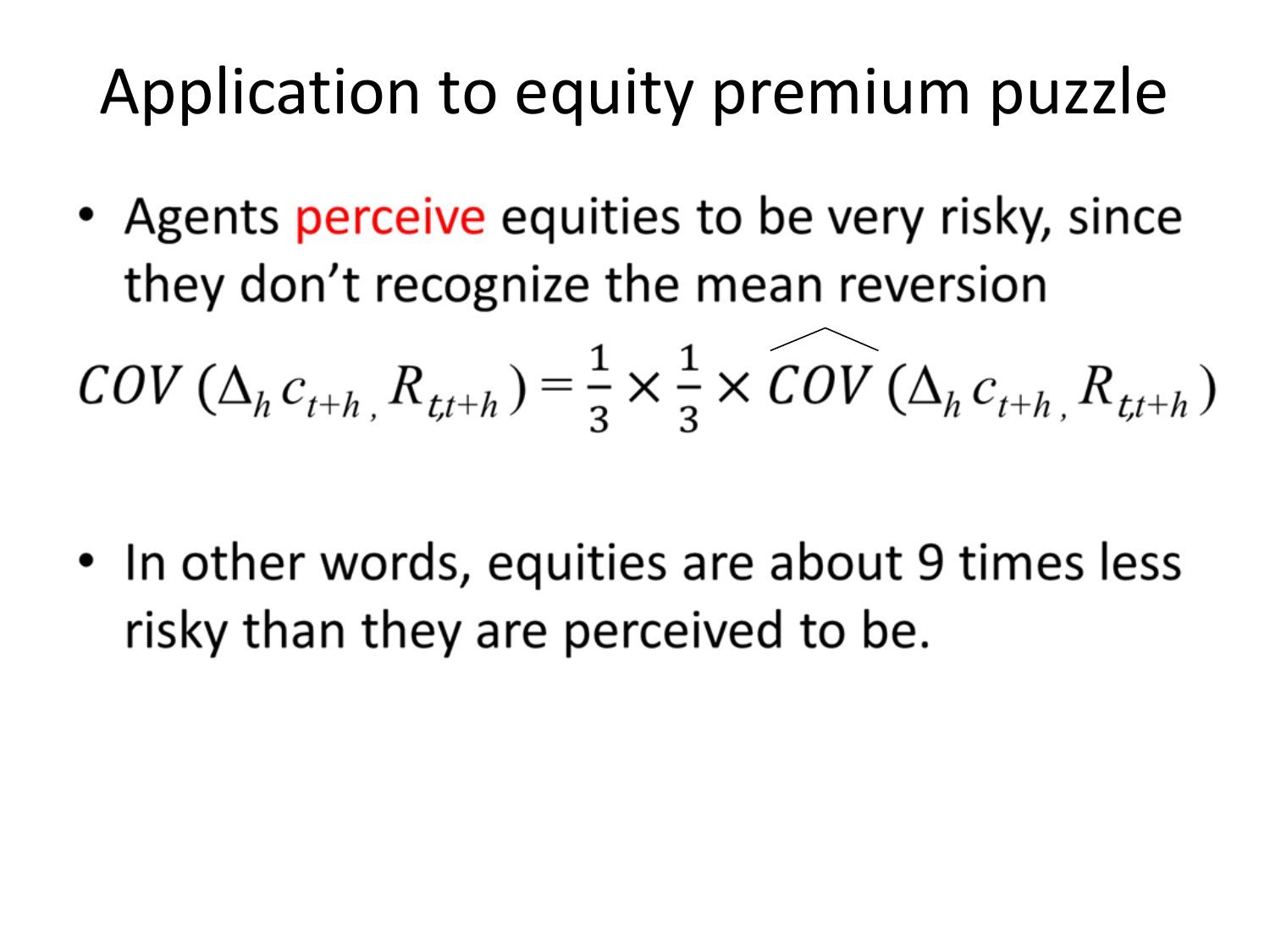#### Equity Premium for Different AR(*p*) Models of Earnings

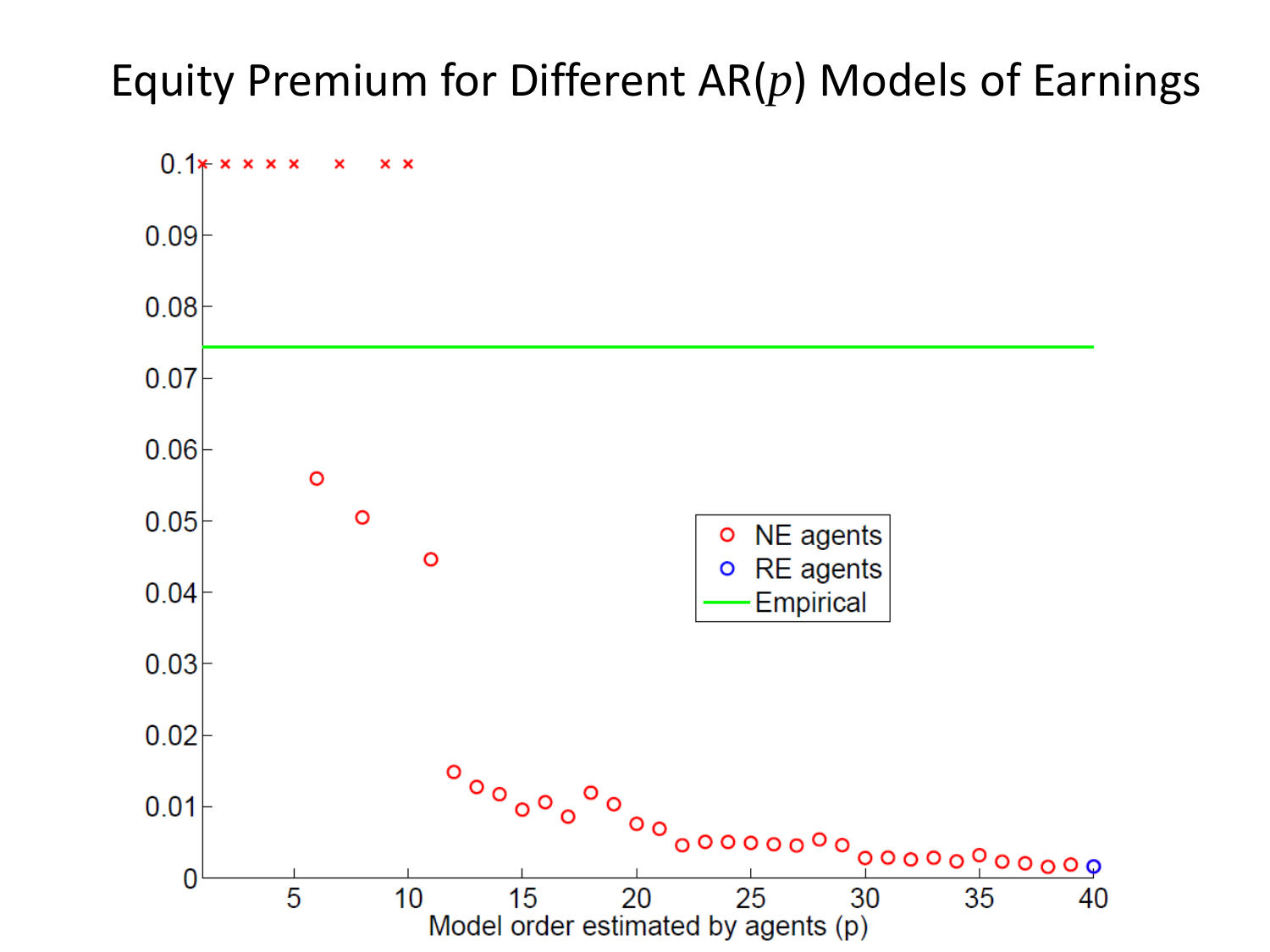#### Standard deviation of equity returns for Different AR(*p*) Models of Earnings

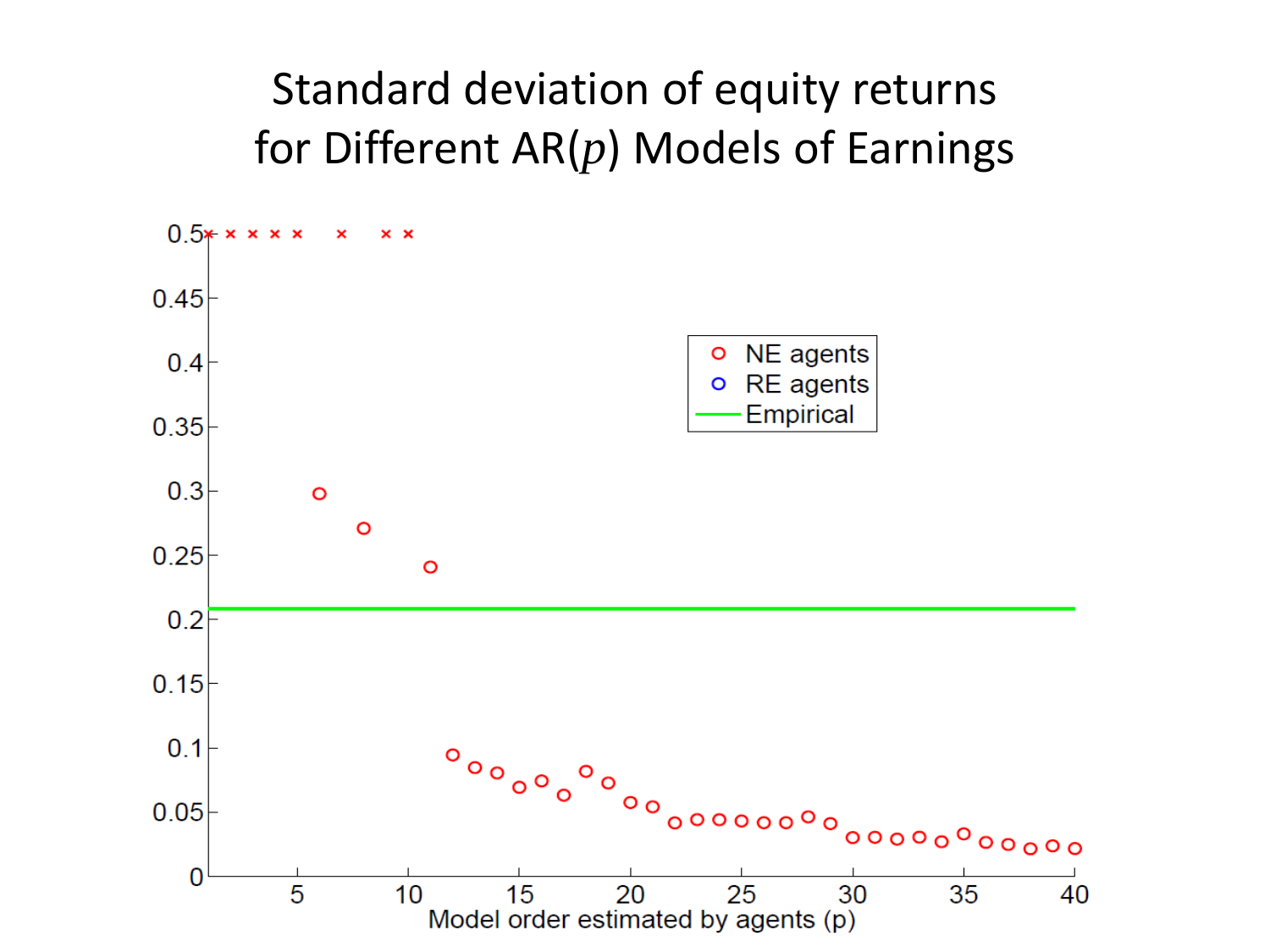### Standard Deviation of Consumption Growth for Different AR(*p*) Models of Earnings

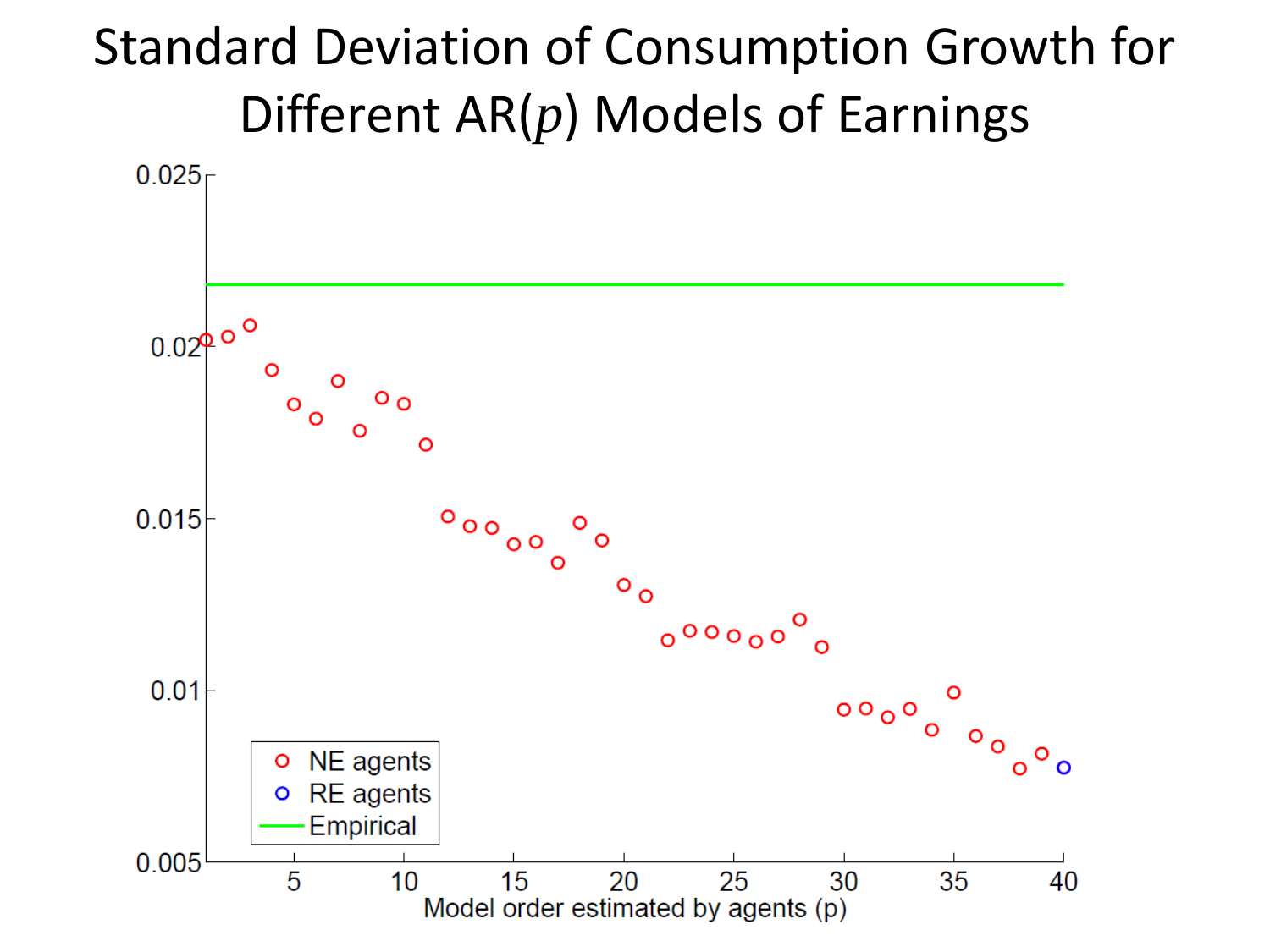## Covariance of consumption growth and cumulative return at different horizons

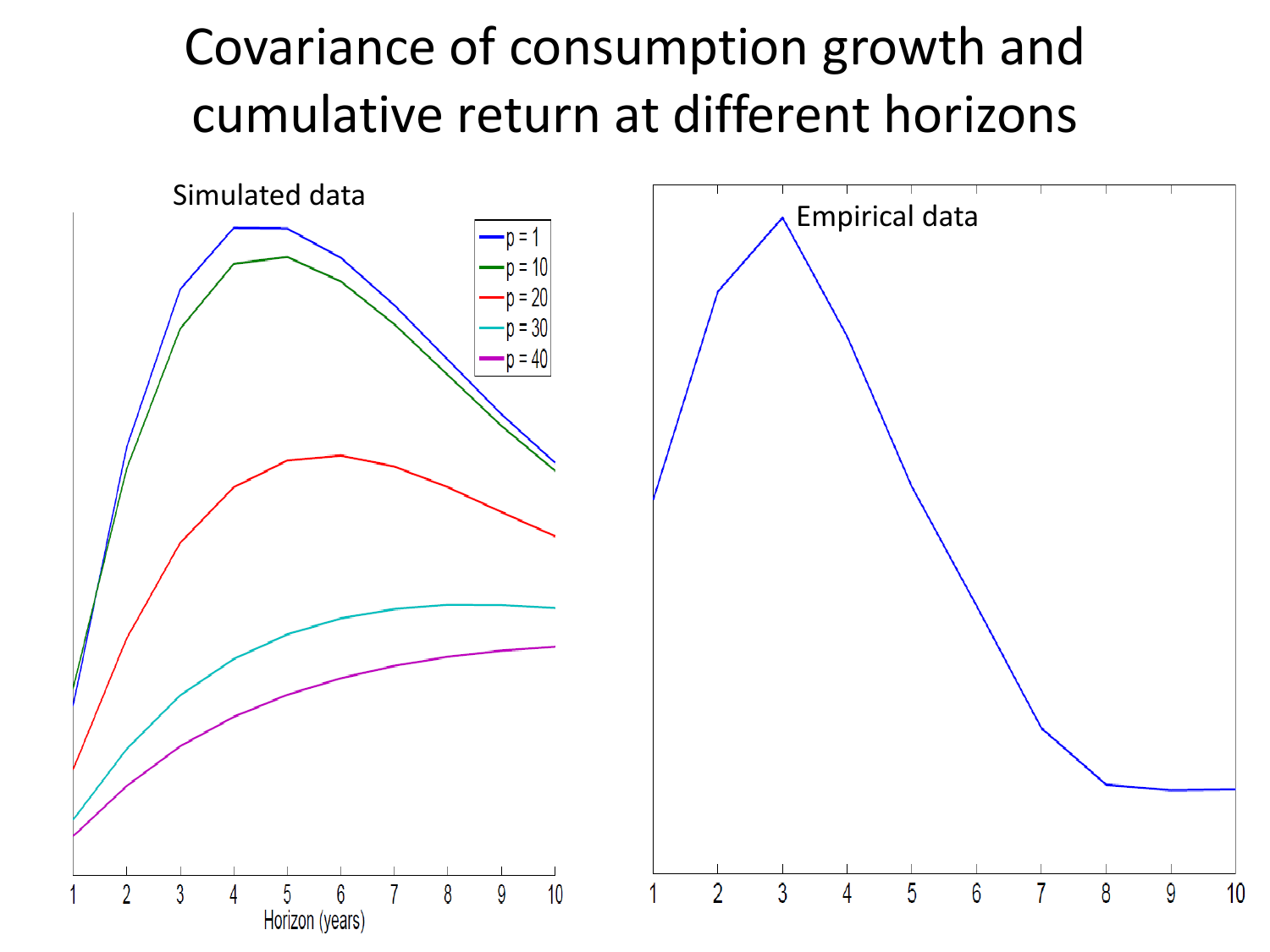### How would RE agents behave in this economy?

- Closed form solution for consumption function and asset allocation
- RE agents are relatively highly leveraged
- RE agents adjust their equity allocation counter-cyclically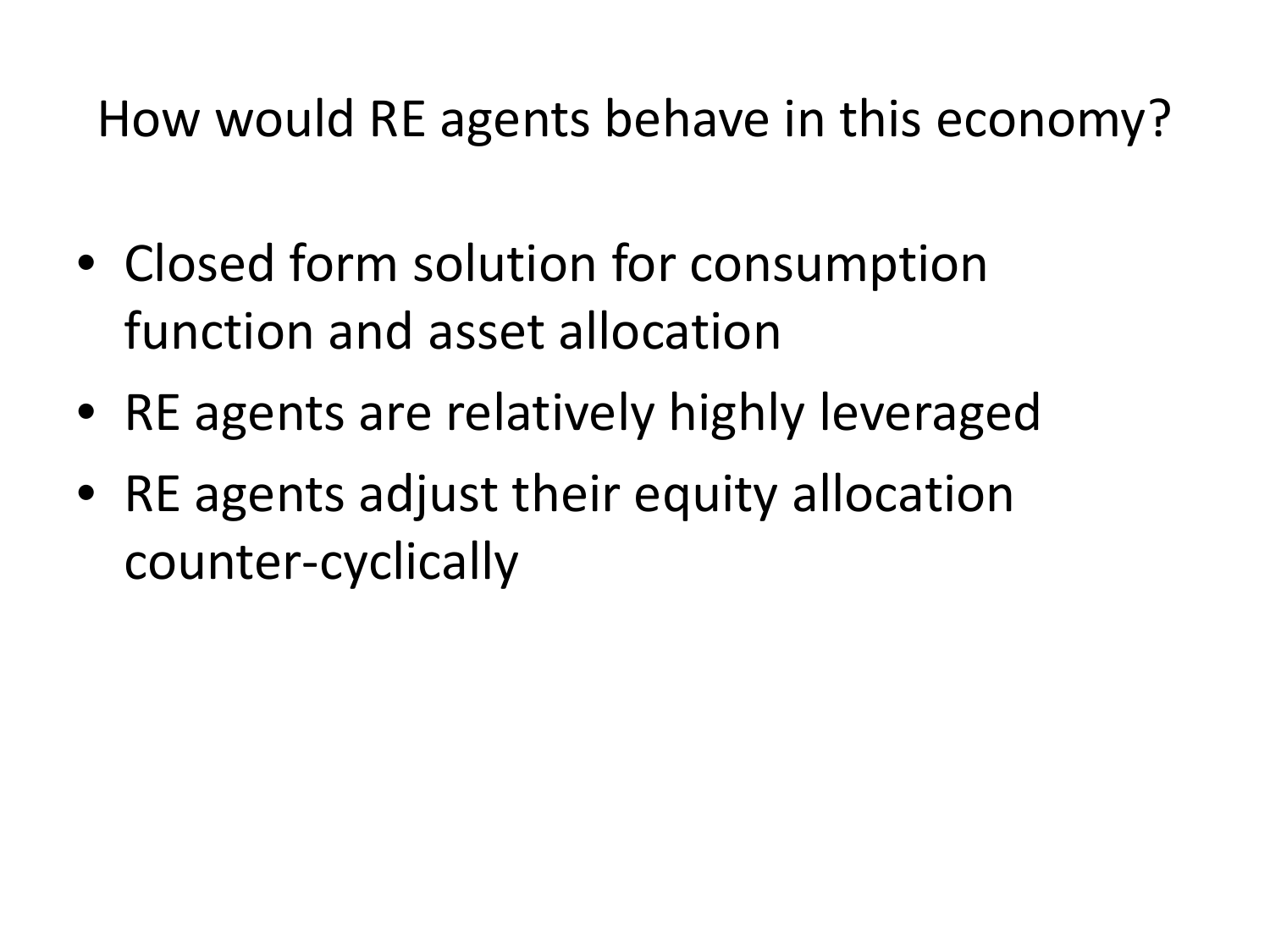#### Leverage of RE agents for Different AR(*p*) Models of Earnings

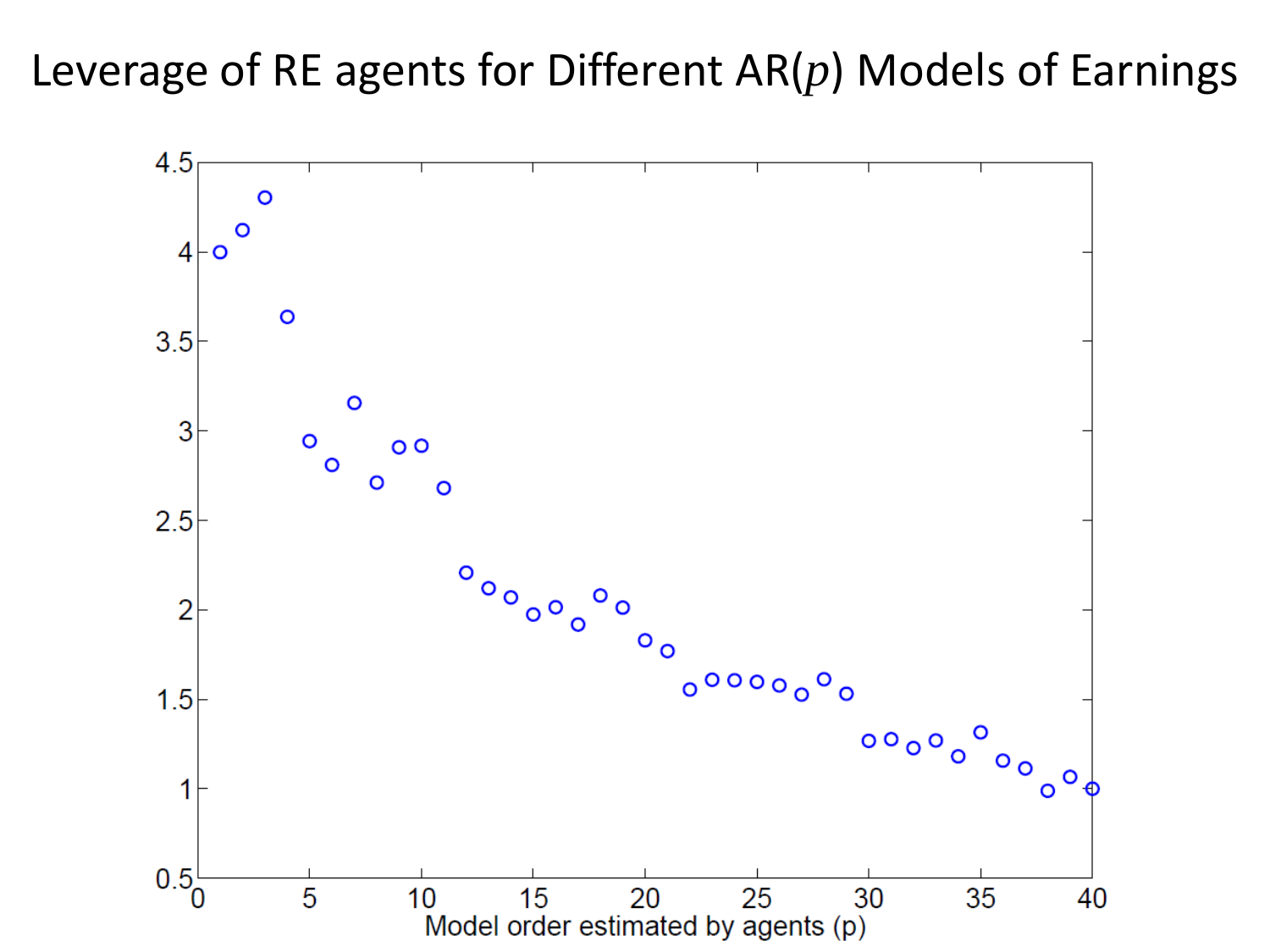### Summary

- 1. Fundamentals follow hump-shaped dynamics:
	- Short-run momentum
	- Long-run (partial) mean reversion
- 2. Agents estimate simple models
	- Parsimonious, tractable
	- Typical models chosen in economics literature